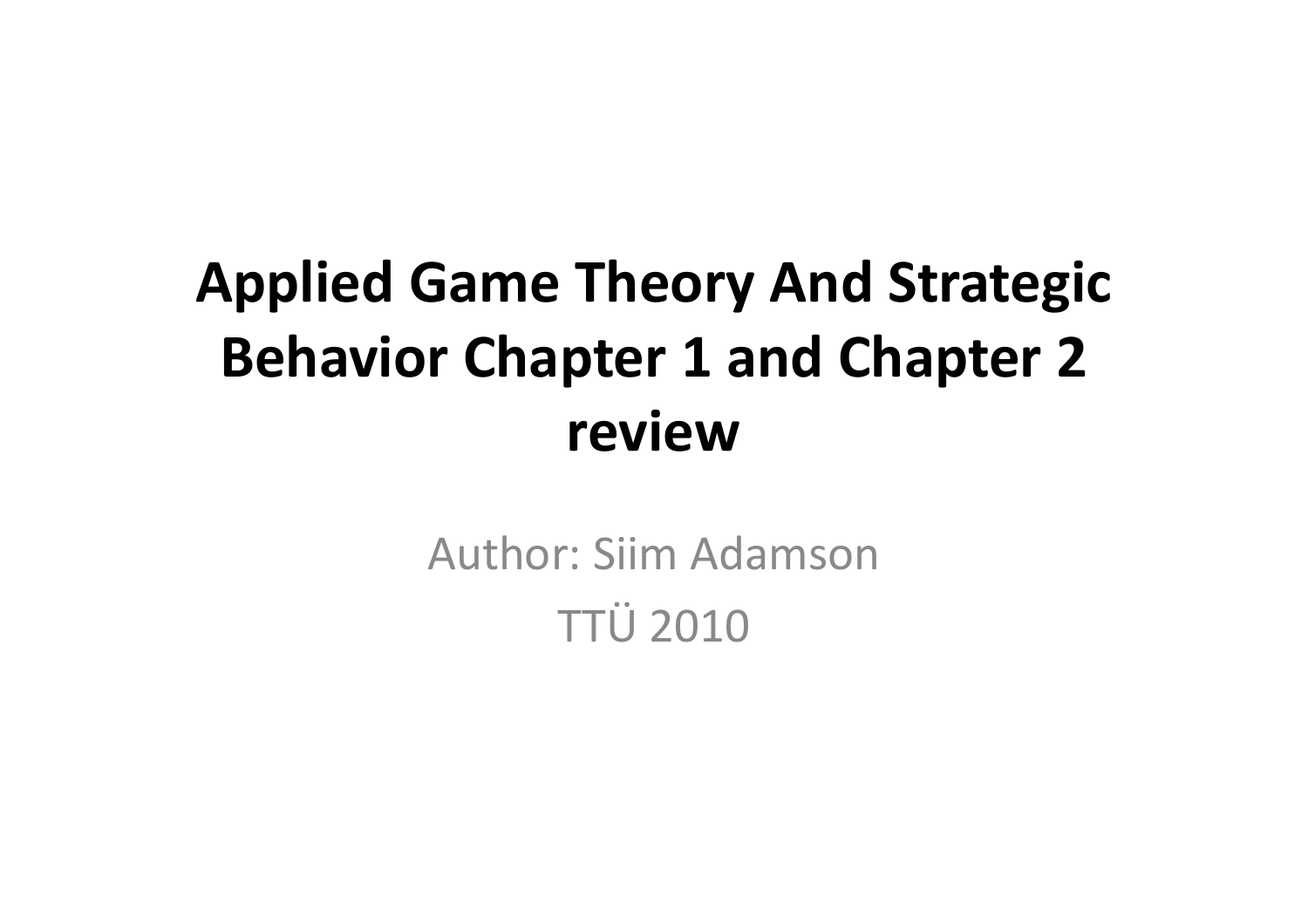# Introduction

- The book "Applied Game Theory And Strategic Behavior" is written by Ilhan Kubilay Geēkil and Patrick L. Anderson.
- Next slaids are a short review about Chapter 1 and Cahapter 2 of book "Applied Game Theory And Strategic Behavior".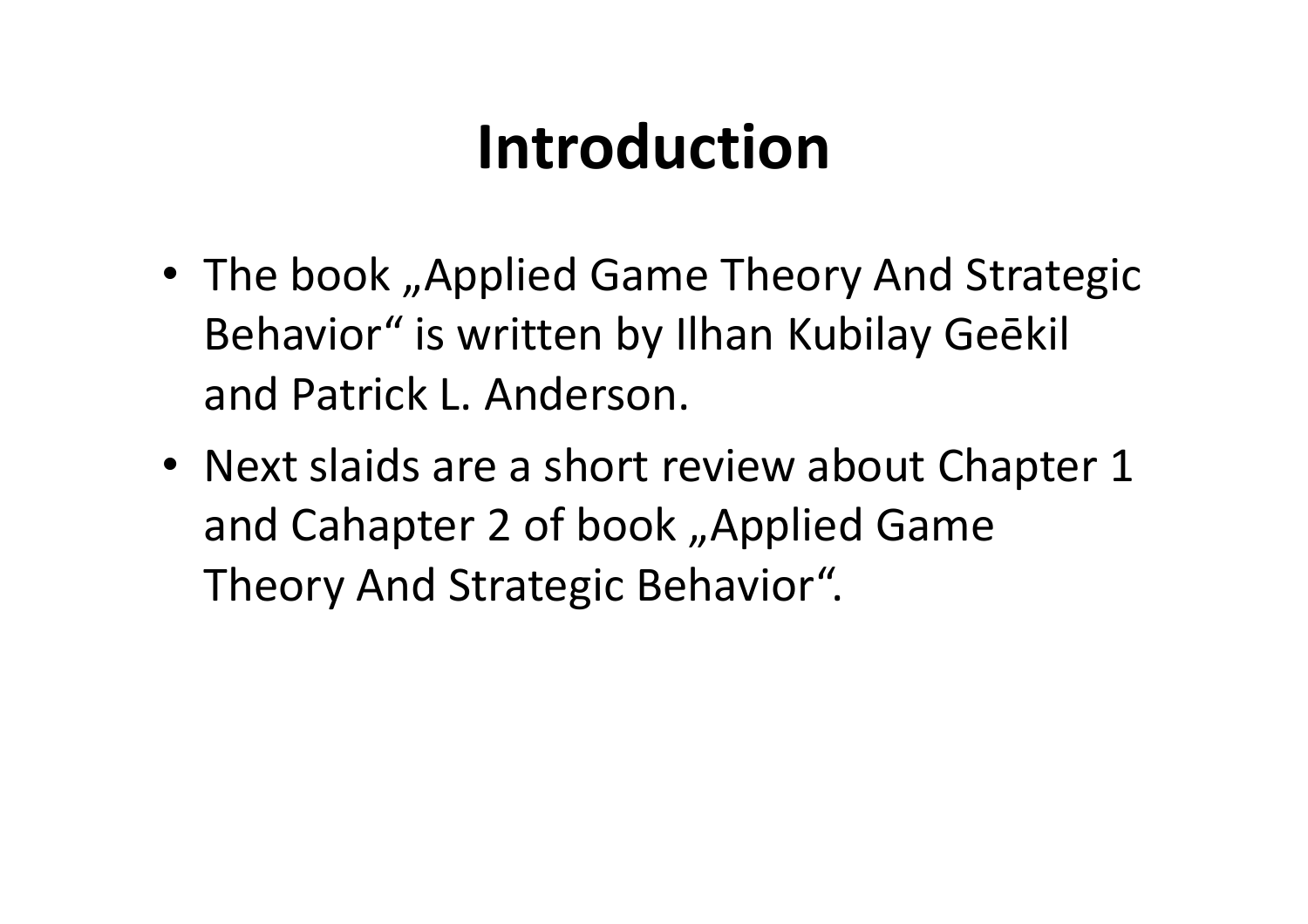# Preface

#### You need to learn the rules of the game. And then you have to play better than anyone else.

Albert Einstein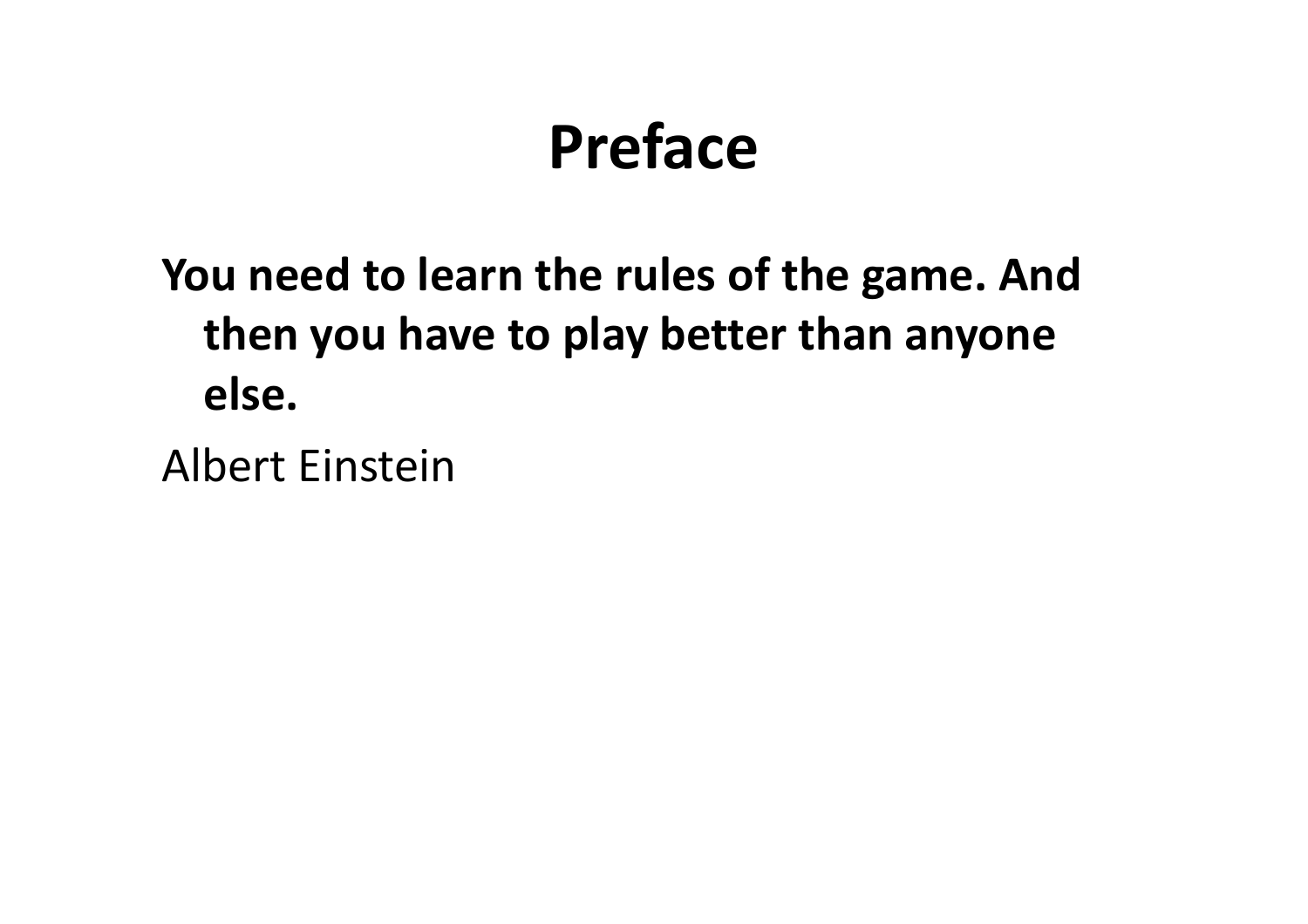# Purpose of this Book

The purpose of this book is to demonstrate the use of game theory techniques to address practical issues in business, applied economics, and public policy; as well as to demonstrate the benefits of strategic thinking that incorporates uncertainty about the behavior of other parties.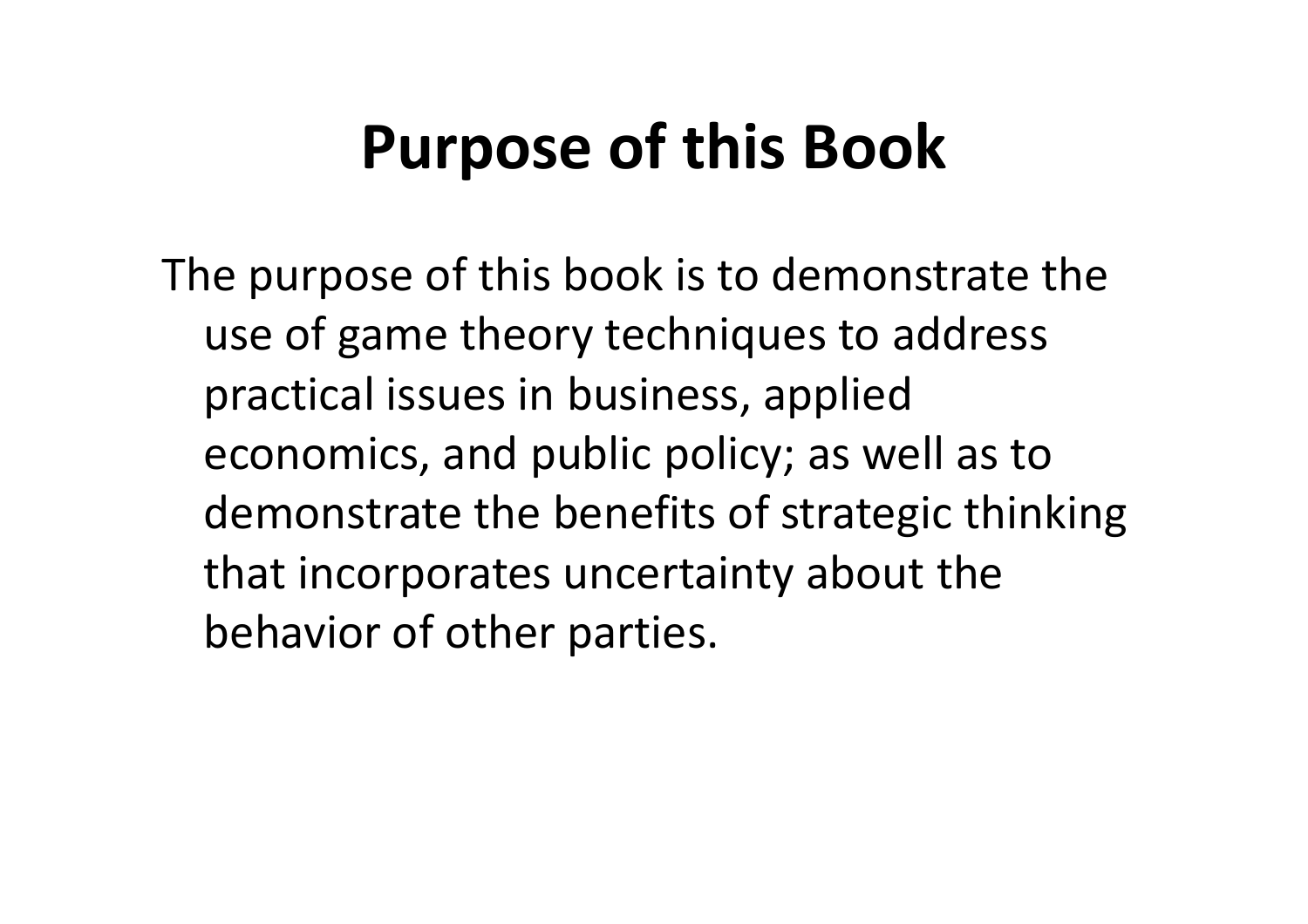# Organization of Book

- We introduce a brief history of game theory in Chapter 1. Readers will find the development of the field and introduction of key game theory concepts and inventions.
- If a reader does not have any interest in the history of game theory, we recommend jumping to Chapter 2, where we introduce game theory concepts and strategy. In that chapter, we show how to illustrate a game, introduce the rules of the game, key concepts, as well as strategy and strategic behavior in game theory.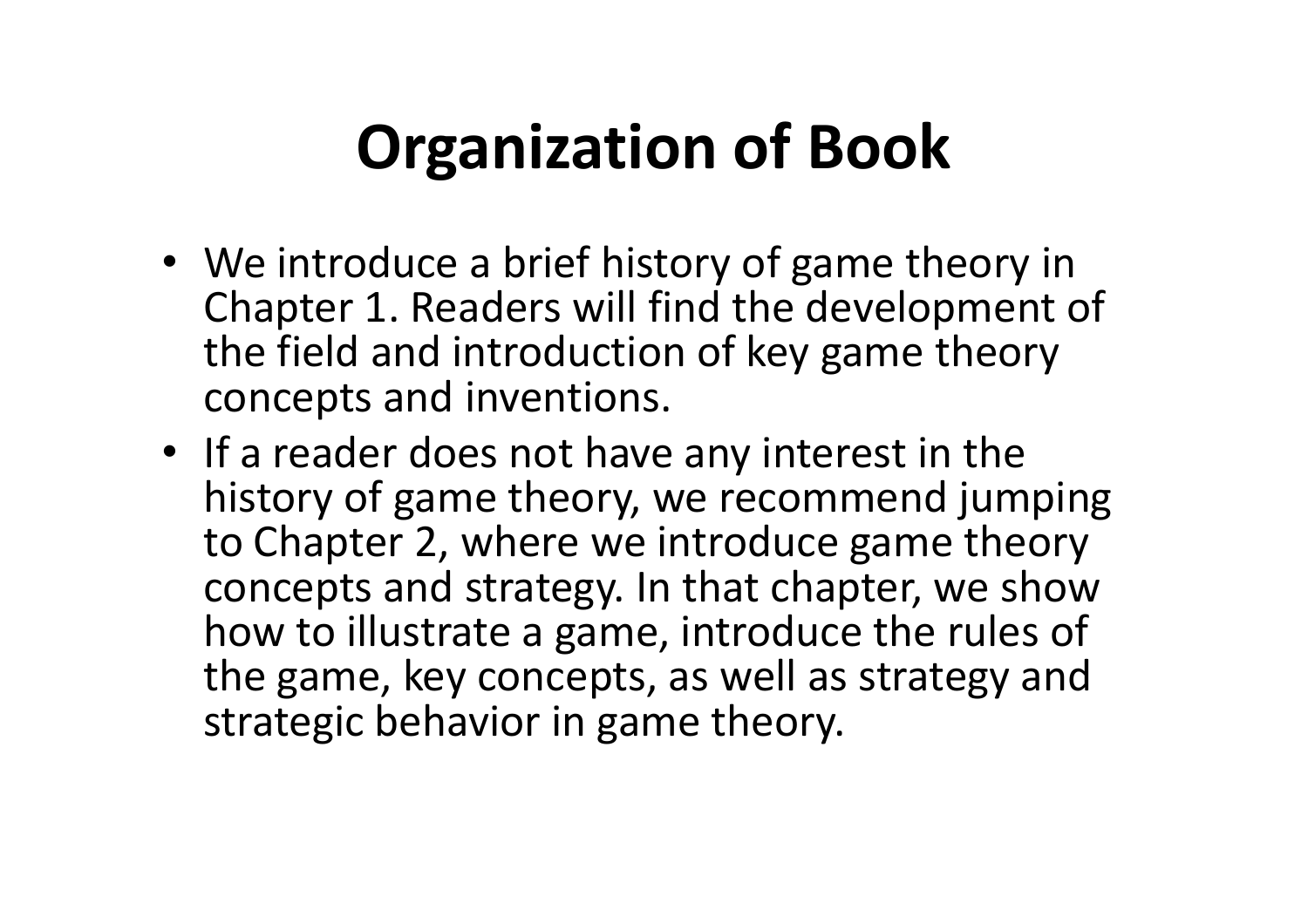# Chapter 1 A Brief History of Game Theory

#### Why Study Games?

- The field known as "game theory" was invented in the last century by mathematicians and economists as a tool to analyze both economic competition and political conflicts.
- The fundamental insight of game theory was to apply the logic of games — in which players compete against each other using strategy, tactics, and effort  $-$  to events in real life.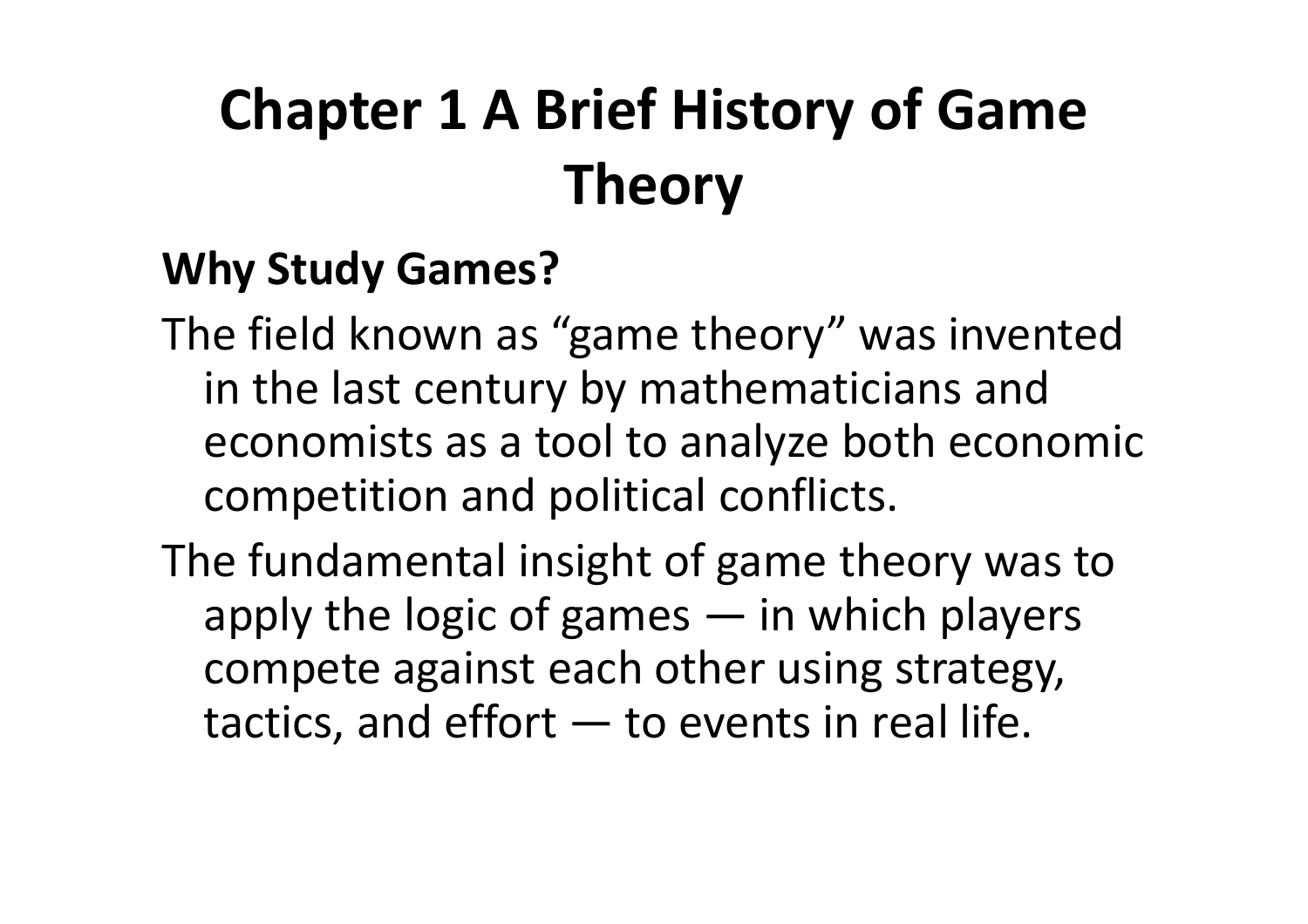# Rapid Discoveries in the Twentieth **Century**

The theorists began studying game theory about a half century ago.

#### Key Conceptual Developments in Early Years

- In 1928, The extensive (or tree) form of a game, introduced by John  $\bullet$ Von Neumann.
- The definitions of a strategy, strategic behavior, and strategic actions.
- The normal form (or matrix form) of a game.
- The formulation of a game into a matrix structure.
- $\bullet$ The concept of mixed or randomized strategy.
- The concept of individual rationality.
- $\bullet$  Different types of information concepts, such as perfect information.
- The mini-max theorem.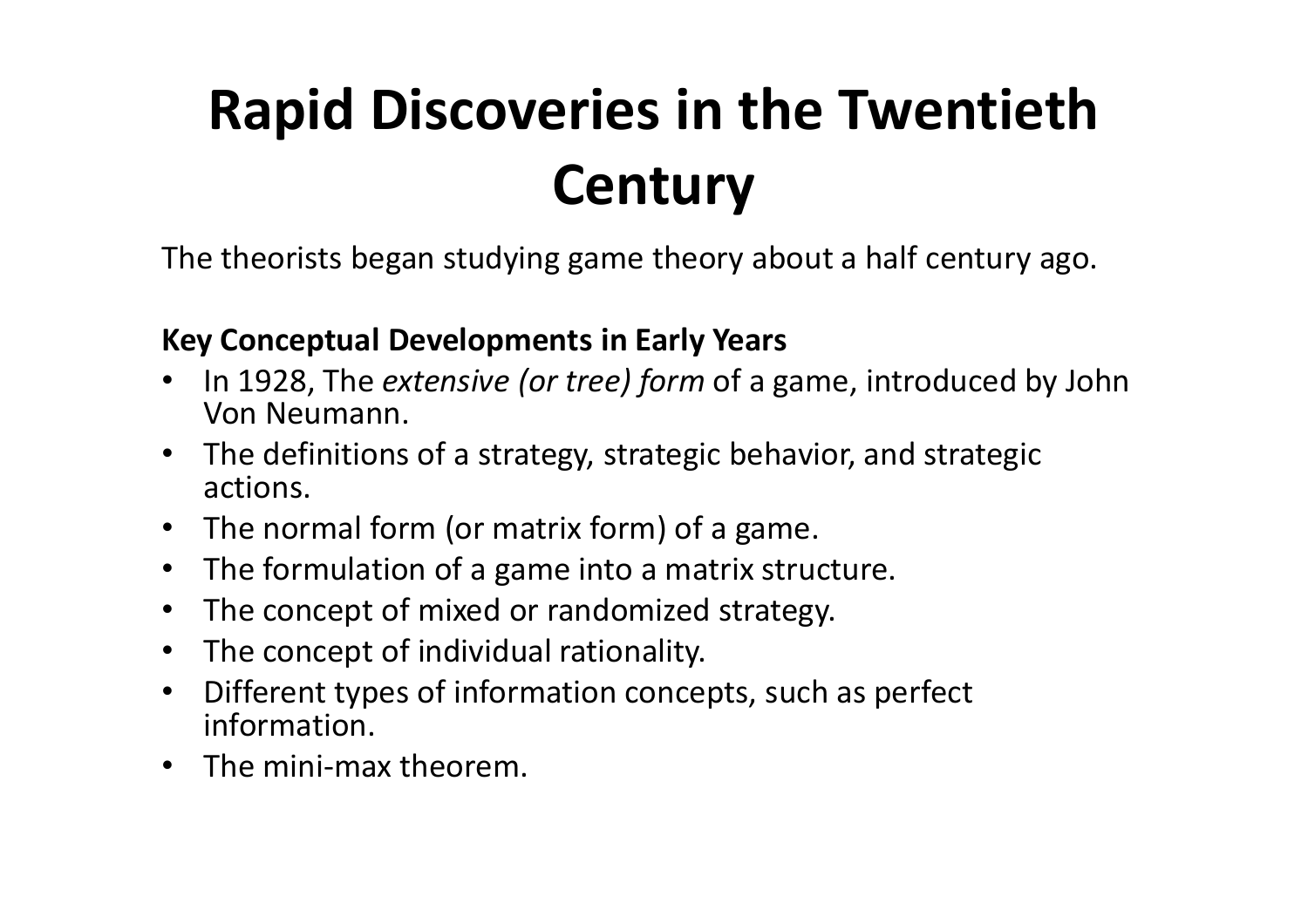#### Pioneers of Game Theory and Advancement

- $\bullet$ In 1944, John Von Neumann and Oskar Morgenstern published the Theory of Games and Economic Behavior.
- $\bullet$  During the 1950s, John Nash theory tools and concepts for general noncooperative theory and cooperative bargaining theory.
- $\bullet$  In 1950, Strategy in Poker, Business and War by John McDonald was published.
- In 1951 "Nash equilibrium" of a strategic game in.
- $\bullet$  The first textbook on game theory, Introduction to the Theory of Games, was published in 1952 by John Charles C. McKinsey.
- $\bullet$  In 1952 the University of Michigan along with the Ford Foundation sponsored "Design of Experiments in Decision Processes."
- Savage principle in 1954
- Lloyd Shapley brought *conditional games* to game theory and defined the  $\bullet$ specifics of the conditional games.
- $\bullet$  D.B. Gillies and John Milnor developed the first continuous game theoretical models.
- Harold Kuhn contributed to the field with his work on behavior strategies.
- $\bullet$  Melvin Dresher and Merrill Flood of the RAND Corporation developed the structure of the prisoner's dilemma in Santa Monica in the 1950s.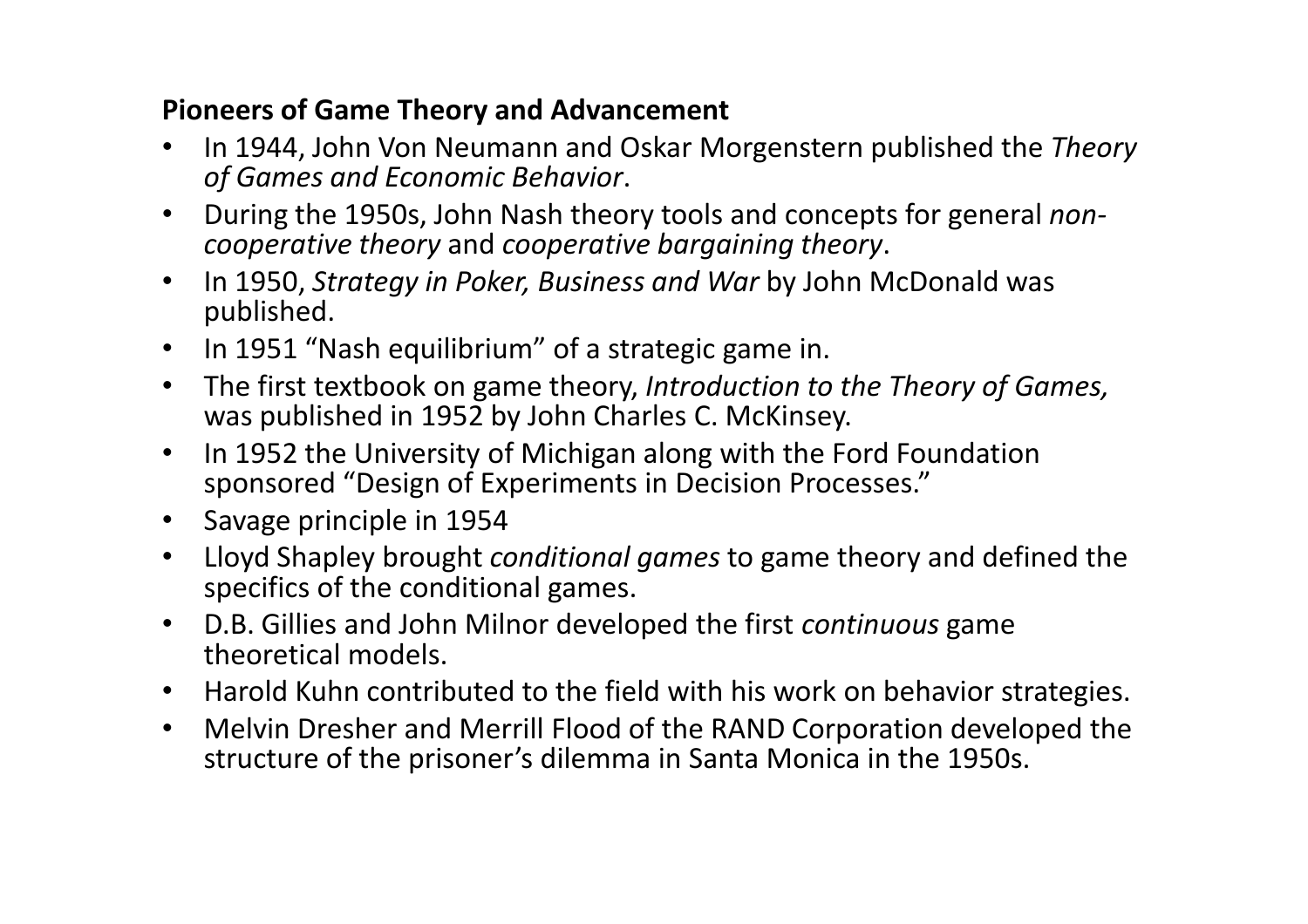- • In 1955, it was applied to philosophy by British philosopher R. B. Braithwaite in his book Theory of Games as a Tool for the Moral Philosopher.
- • In the late 1950s Kuhn, Kissinger, and Schelling contributed to the field while developing cold war strategies.
- $\bullet$ • In the In late 1950s is the use of the *Folk Theorem* to show the solid relationship between repeated and cooperative games.
- •In 1957, Games and Decisions, by R. Luce and H. Raiffa, was published.
- $\bullet$ John C. Harsanyi developed games with incomplete and asymmetric information.
- $\bullet$ In 1960, The Strategy of Conflict by Thomas Schelling was published. Schelling introduced the *focal point* concept, also known as the Schelling point.
- $\bullet$  In 1966 Harsanyi introduced cooperative games, in which commitments, contracts, agreements, threats, and promises are enforceable.
- $\bullet$ In 1969, D.K. Lewis formalized the common knowledge assumption.
- $\bullet$  In 1972, the International Journal of Game Theory was first published. It was founded by Oskar Morgenstern.
- $\bullet$ In 1973, Harsanyi introduced the idea of explicit randomization in game theory.
- $\bullet$ In 1974, Robert Aumann introduced the correlated equilibrium.
- $\bullet$  In the 1970s the game theory was applied to biology by John Maynard Smith in his work on evolutionary stable strategy (ESS).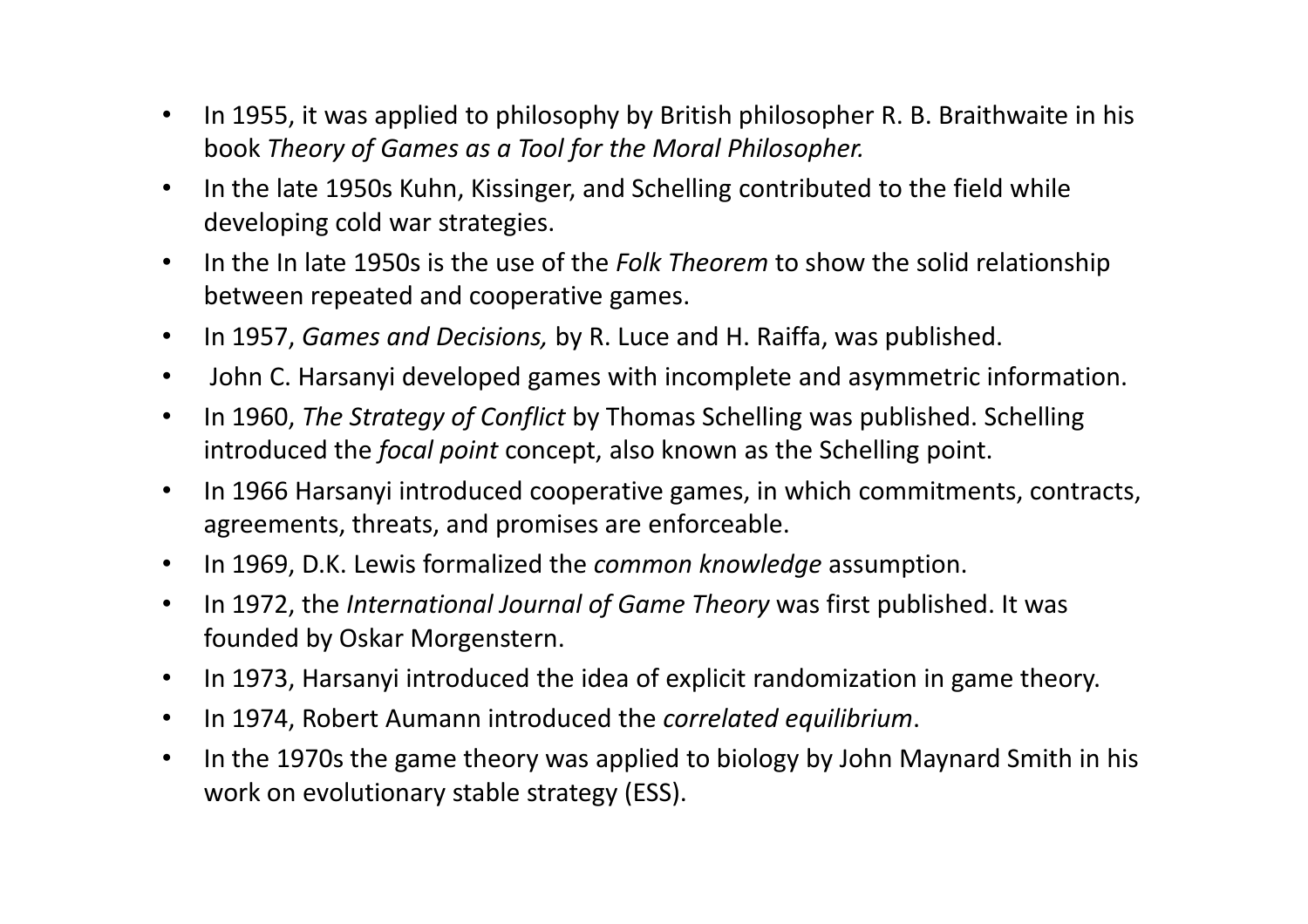# Game Theory's Evolution during the Last Three Decades

- $\bullet$  In 1981, Elon Kohlberg published Some Problems with the Concept of Perfect Equilibria.
- In 1982, "Sequential Equilibria" by David Kreps and Robert Wilson was published in Econometrica.
- $\bullet$  In 1984, David Pearce and Douglas Berheim independently introduced the idea of rationalizability in their papers Rationalizable Strategic Behavior and the Problem of Perfection.
- In 1984, The Evolution of Cooperation by Robert Axelrod was published.
- $\bullet$  In 1986, Elon Kohlberg and Jean-Francois Merterns published On the Strategy Stability of Equilibria.
- $\bullet$  In 1988, A General Theory of Equilibrium Selection in Games by John Harsanyi and Reinhard Selten was published.
- $\bullet$ In 1989,the journal Games and Economic Behavior (GEB) was first published.
- $\bullet$ In 1990, A Course in Microeconomic Theory by David Kreps was published.
- $\bullet$  In 1994, Game Theory and the Law by Douglas Baird, Robert Gertner and Randal Picker was published.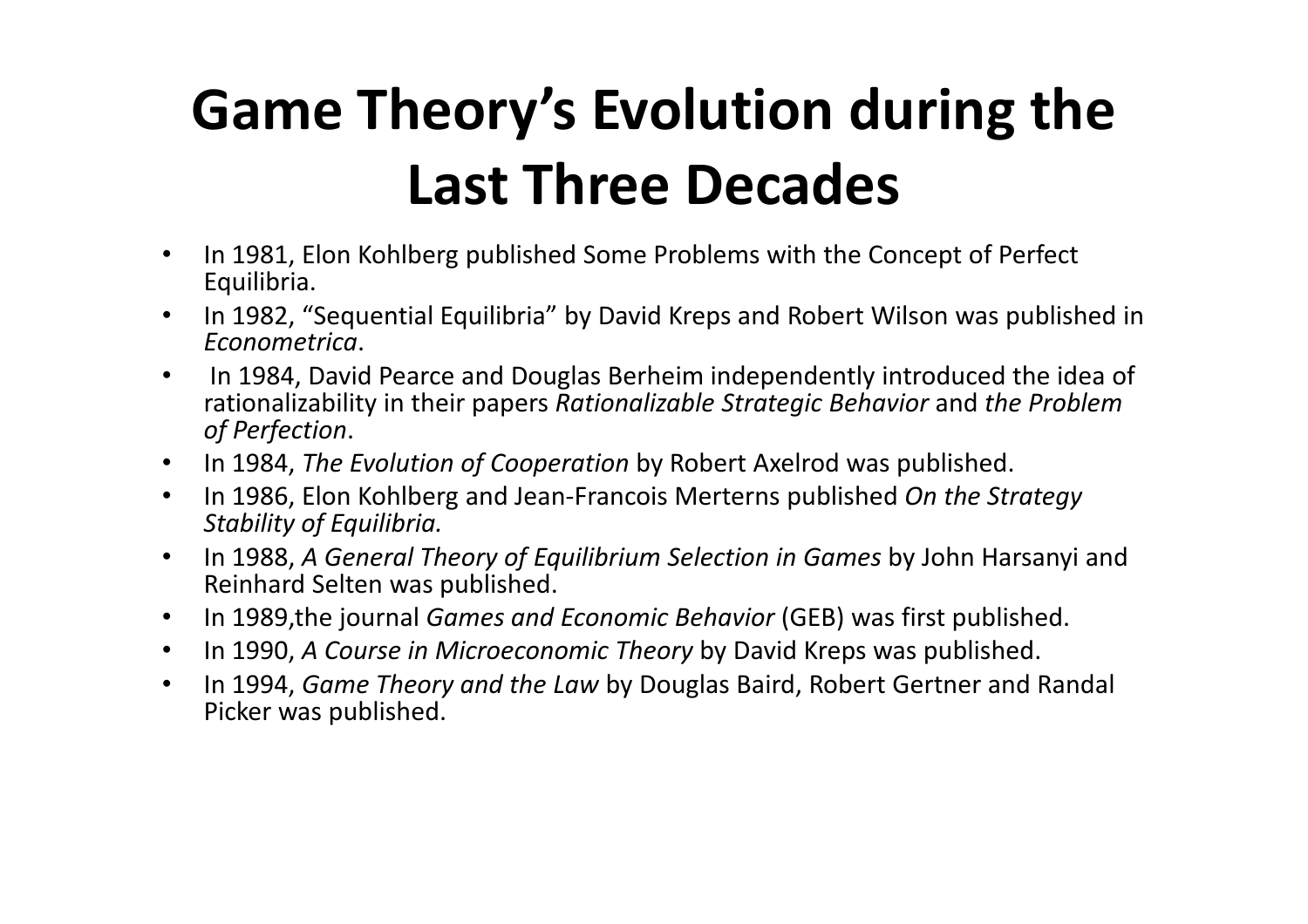#### Chapter 2 Strategy and Game Theory Concepts

#### Thus, what is of supreme importance in war is to attack the enemy's strategy.

Sun Tzu

#### Game theory

- interactive decision-making environment
- offers valuable tools for solving strategy problems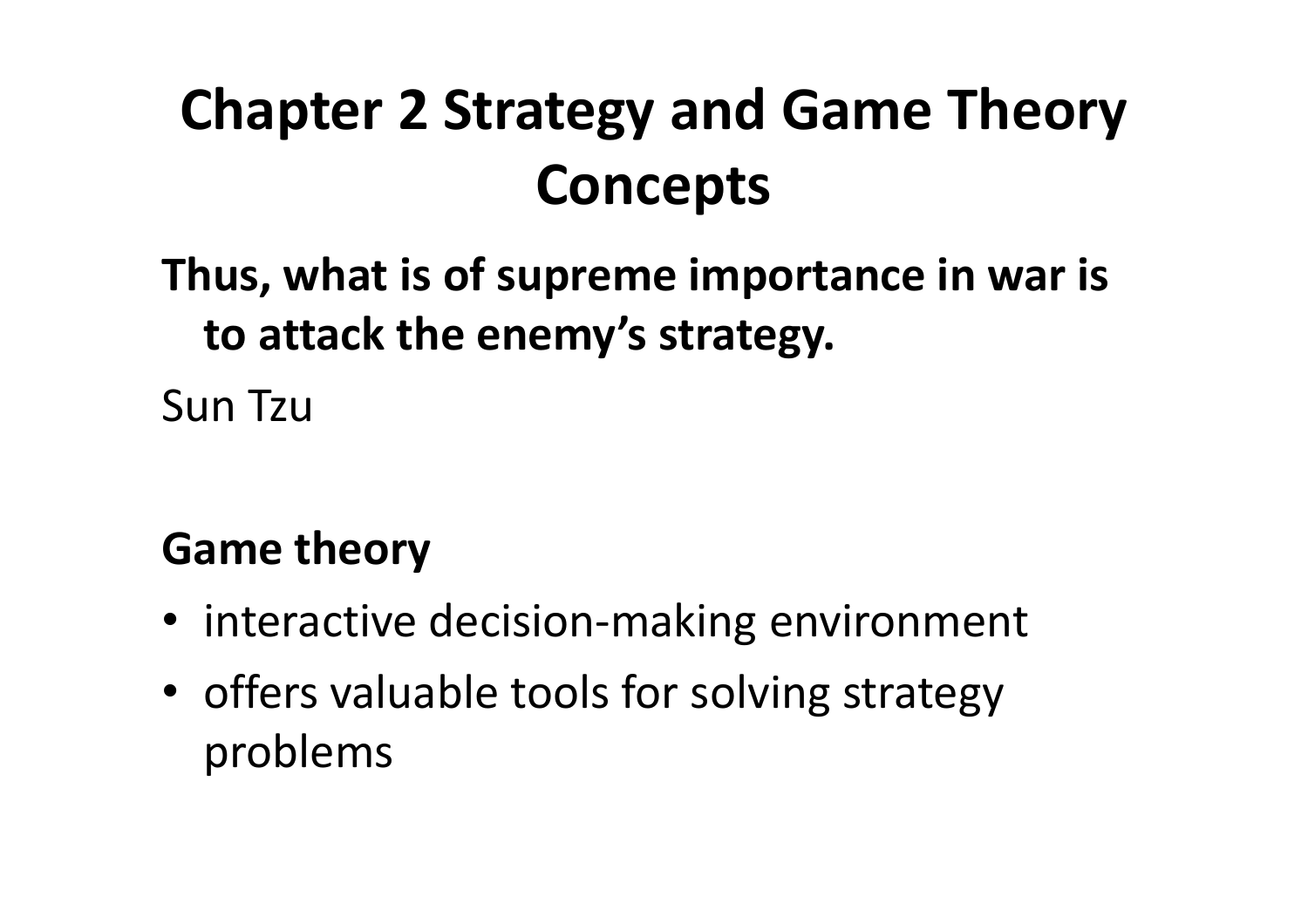#### Game Theory, Strategy, and Strategic Behavior

- A game-theoretic model is an environment where each decision-maker's actions interact with those of others.
- Behavior that involves such interactive decisionmaking is called **strategic.**
- The set of actions and moves by each player is called strategy.
- We will consider "strategic" behavior as behavior serving the self-interest of the person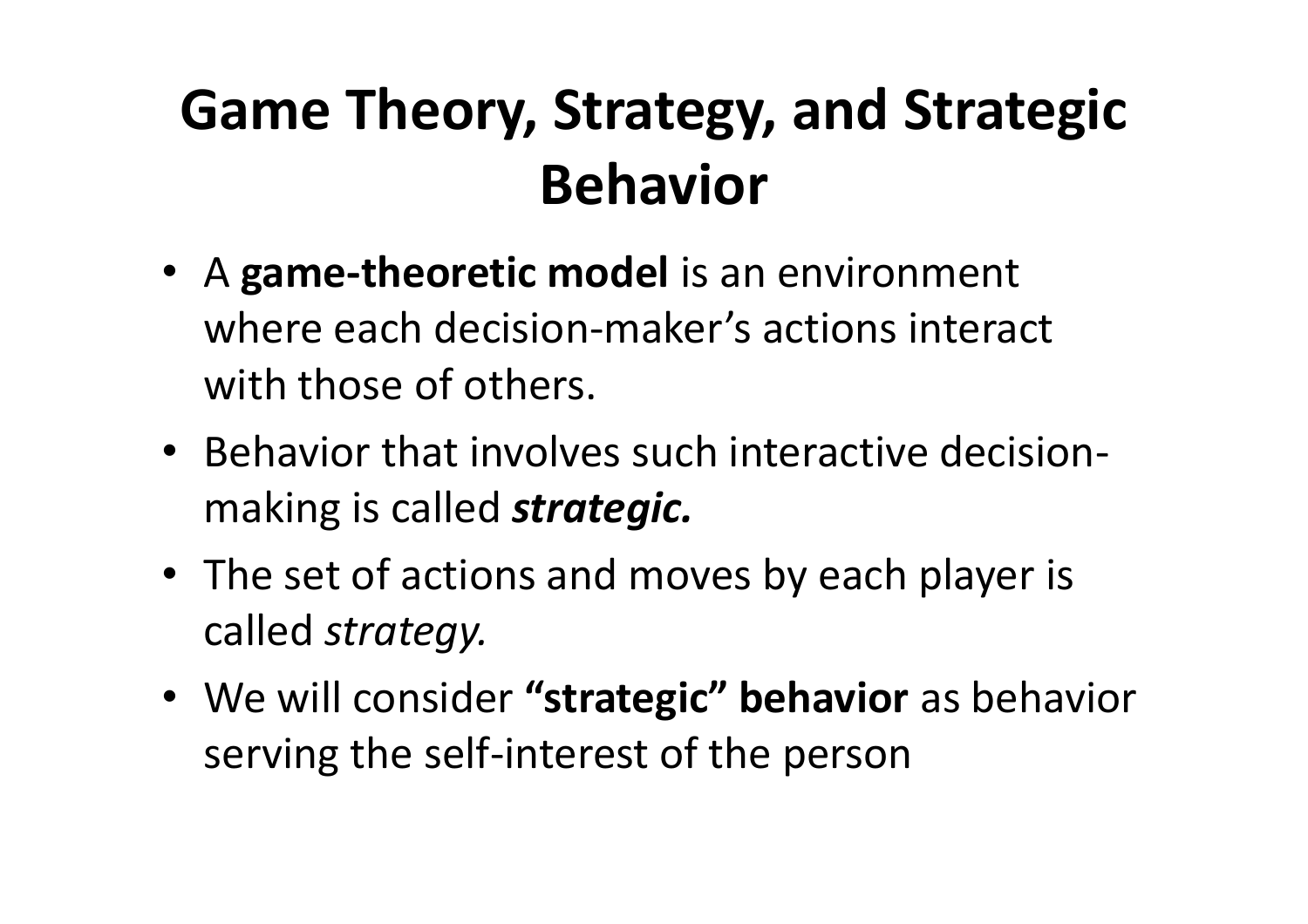# More on Strategic Behavior and Strategy

• We will consider "strategic" behavior as behavior serving the self-interest of the person, based on the person's own subjective evaluation of likely events and the possible actions of other players; with the potential rewards and risks being considered over single or multiple period(s).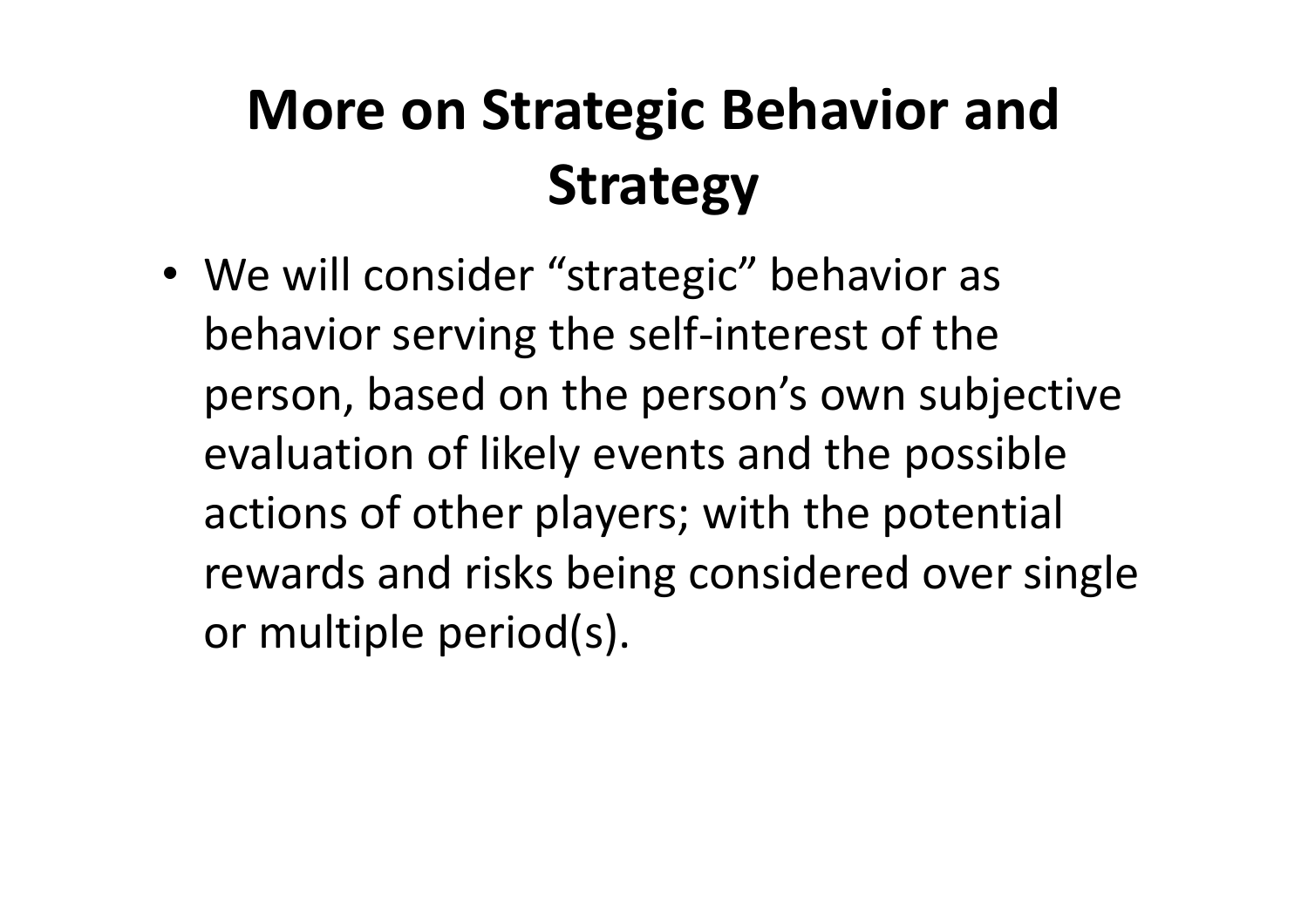#### Game Theory and Strategic Behavior in Business

- Strategic behavior occurs regularly among executives, managers and investors in business.
- In decision-making situations, the person confronts not only uncertainty about future states of nature, but also uncertainty about actions that other persons will take.
- Using any of the definitions of "strategy" introduced above, this behavior is called "strategic behavior."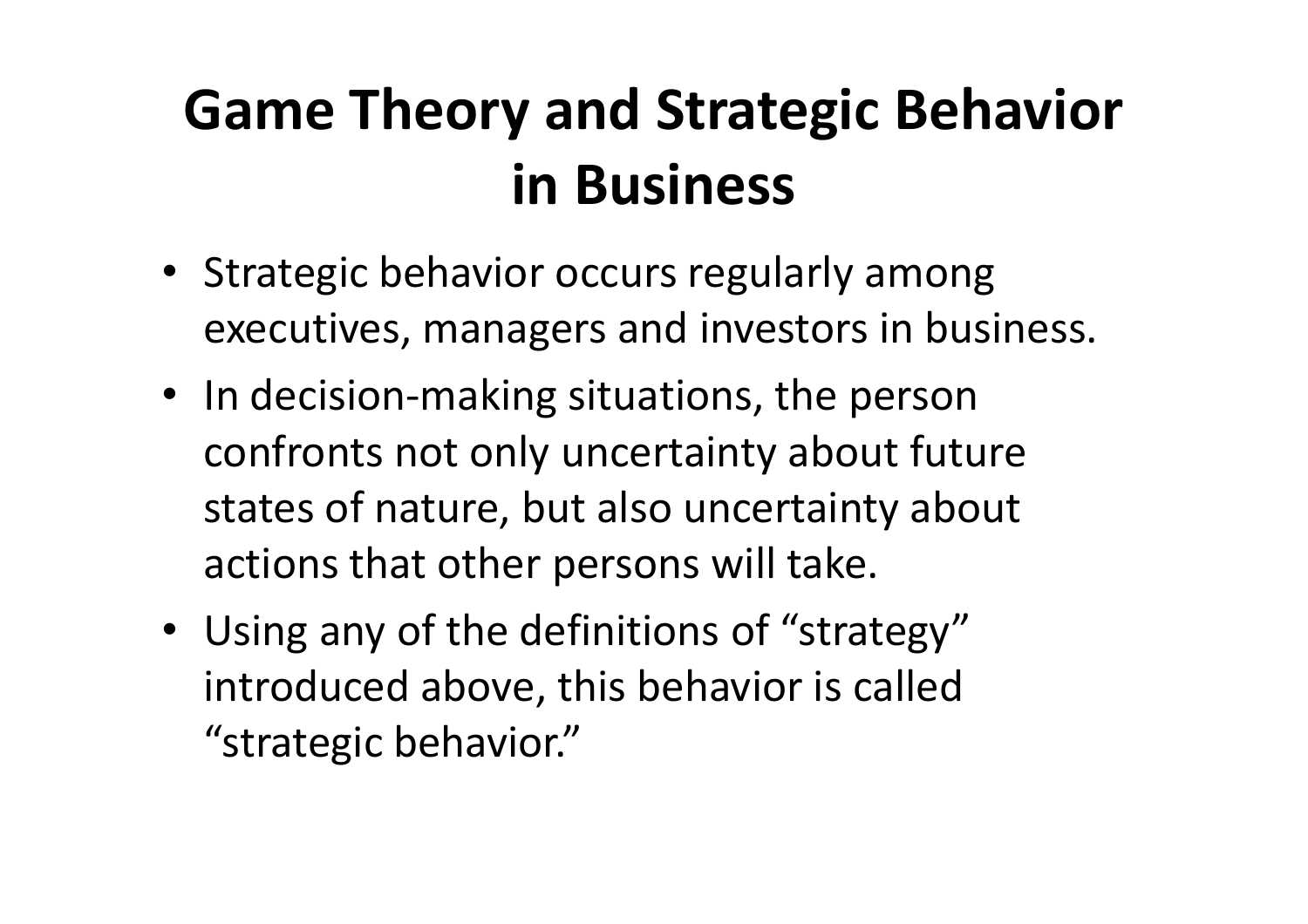### Consumer Behavior, Utility Theory, and Game Theory

- The important assumptions of game theory is that economic agents are rational players.
- The goal is to maximize well-being, i.e., utility.
- To model consumers' preferences, we use utility functions.
- Economists say a bundle  $(x1, x2)$  is preferred to a bundle (y1, y2) if and only if the utility of (x1, x2) is larger than the utility of  $(y1, y2)$ . Symbolically,  $(x1, x2)$ is preferred to (y1, y2) if and only if  $u(x1, x2) > u(y1, x2)$ y2). This assumption is very important; it is called an axiom of utility theory. If consumer prefers X to Y and Y to Z then this can be marked as  $U(X) > U(Y) > U(Z)$ .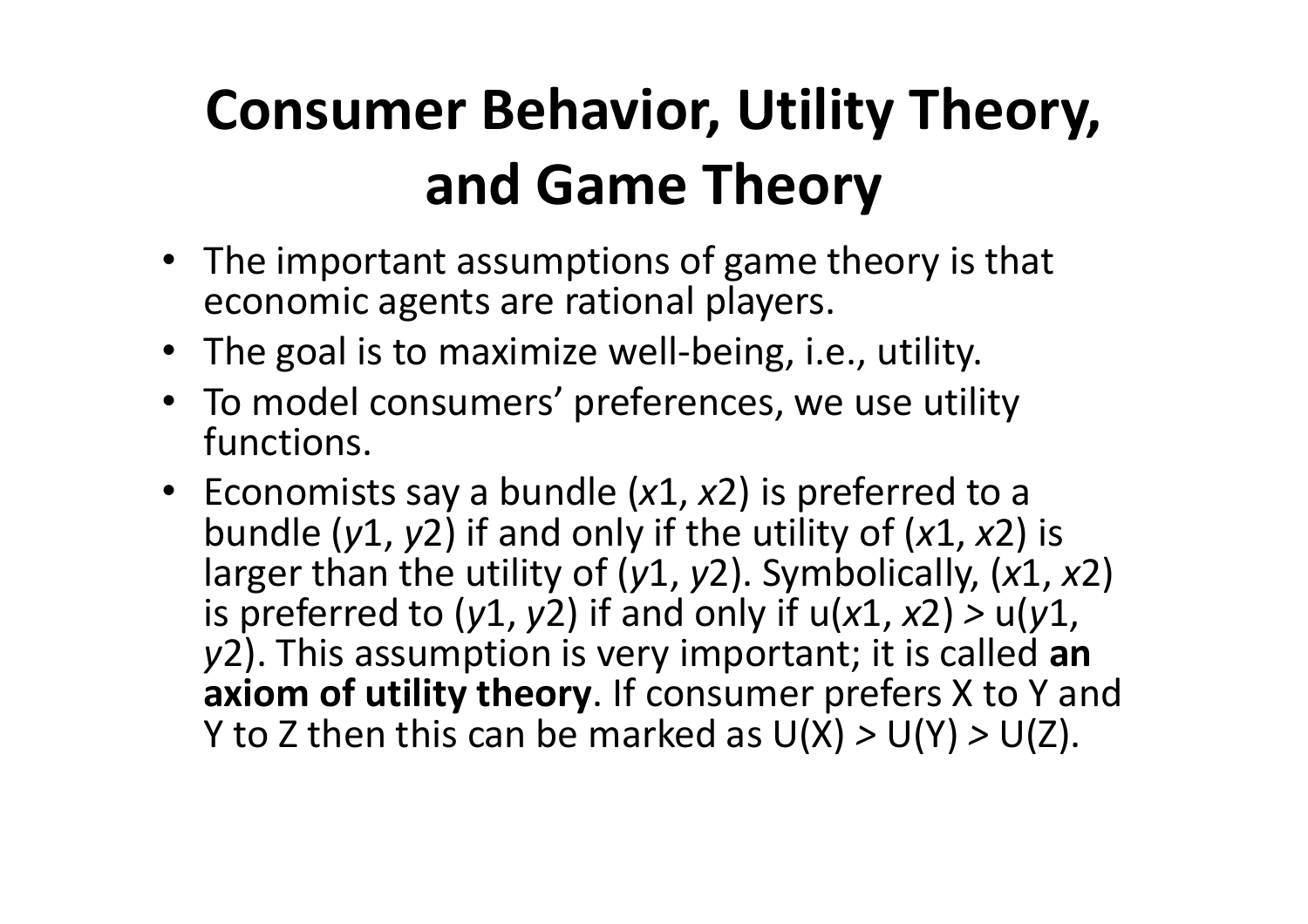# Cardinal Utility

- Utility theories where the magnitude of utility is important are called "cardinal utility theories."
- Cardinal utility theory asserts that the level, as well as the order, of utility gained from a bundle of goods and services is significant.
- For example, one prefers a specific bundle at least three times more than another if he is willing to pay three times as much for that bundle.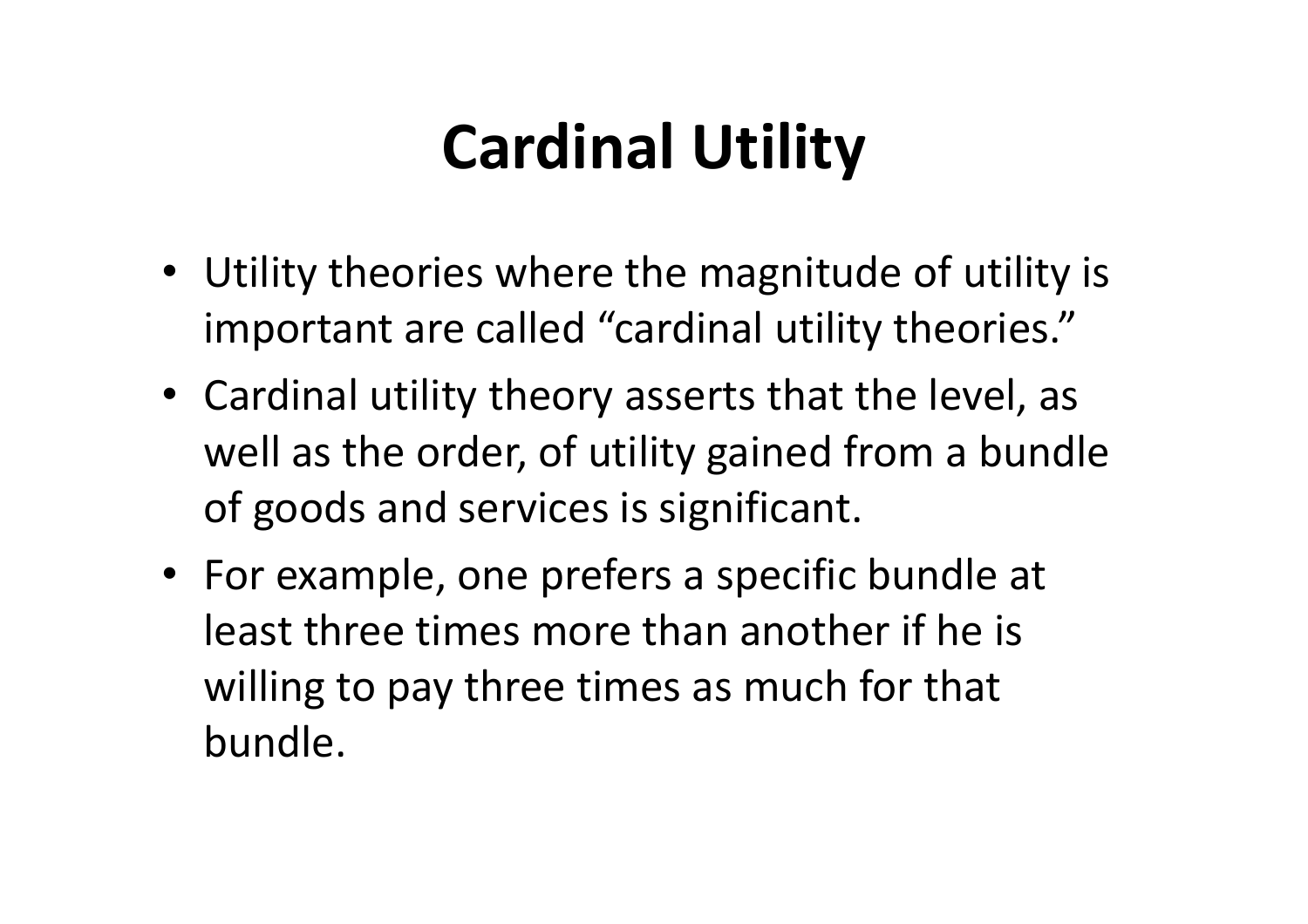# Choice Behavior and Game Theory

- Choice behavior is determining whether one bundle or another will be preferred.
- In our game theory models, we consider which strategy brings greater utility.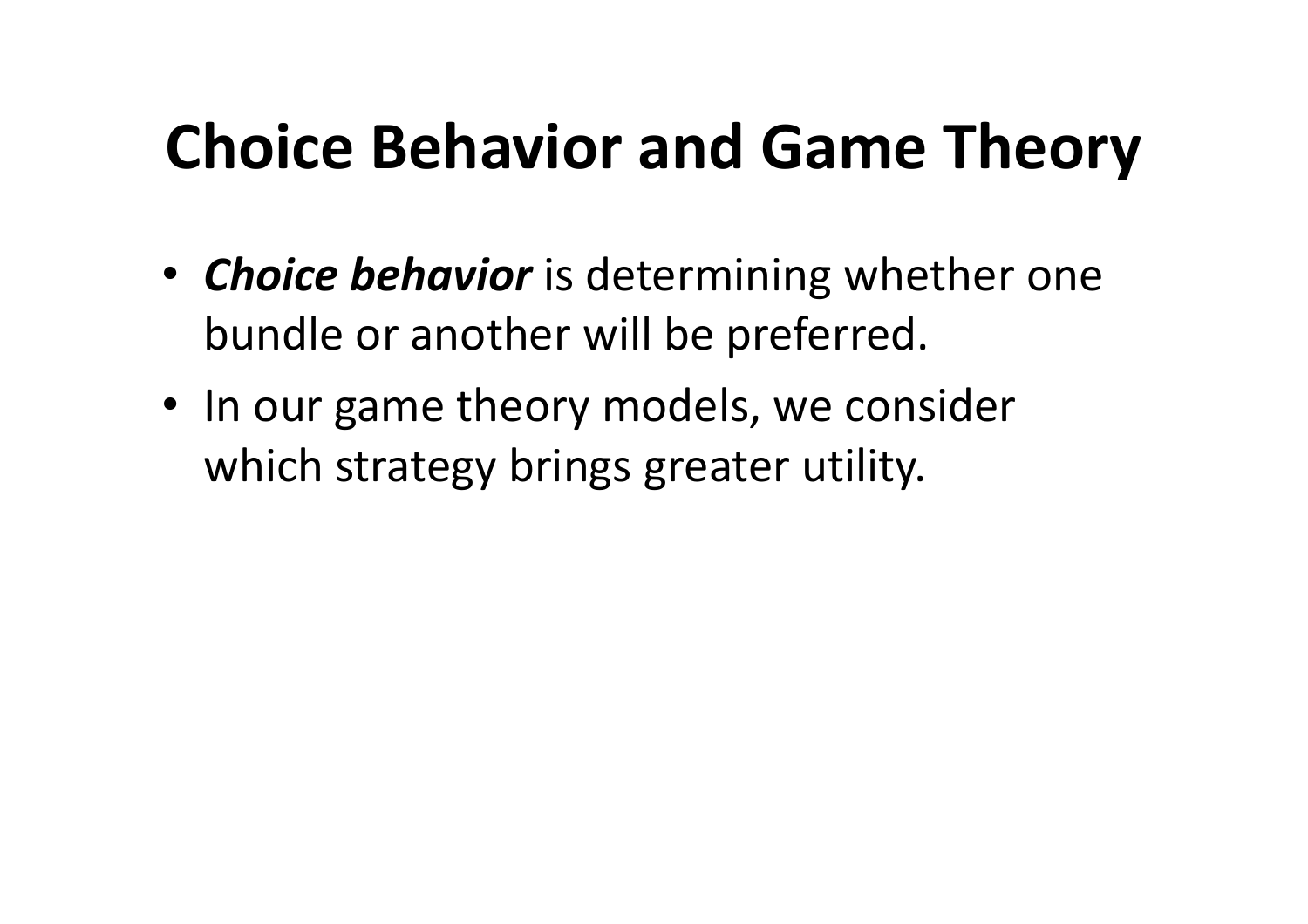### Utility Functions and Game-Theoretic Models

- Some game-theoretic models require a *utility* function.
- A utility function maps the utility of a bundle of goods and services to a real number.
- Examples of utility functions:
	- – $-$  multiplicative function u(x1, x2) = x1x2,
	- – $-$  additive function u(x1, x2) = ax1 + bx2,
	- – $-$  maximum function  $u(x1, x2)$  = max{ax1, bx2}.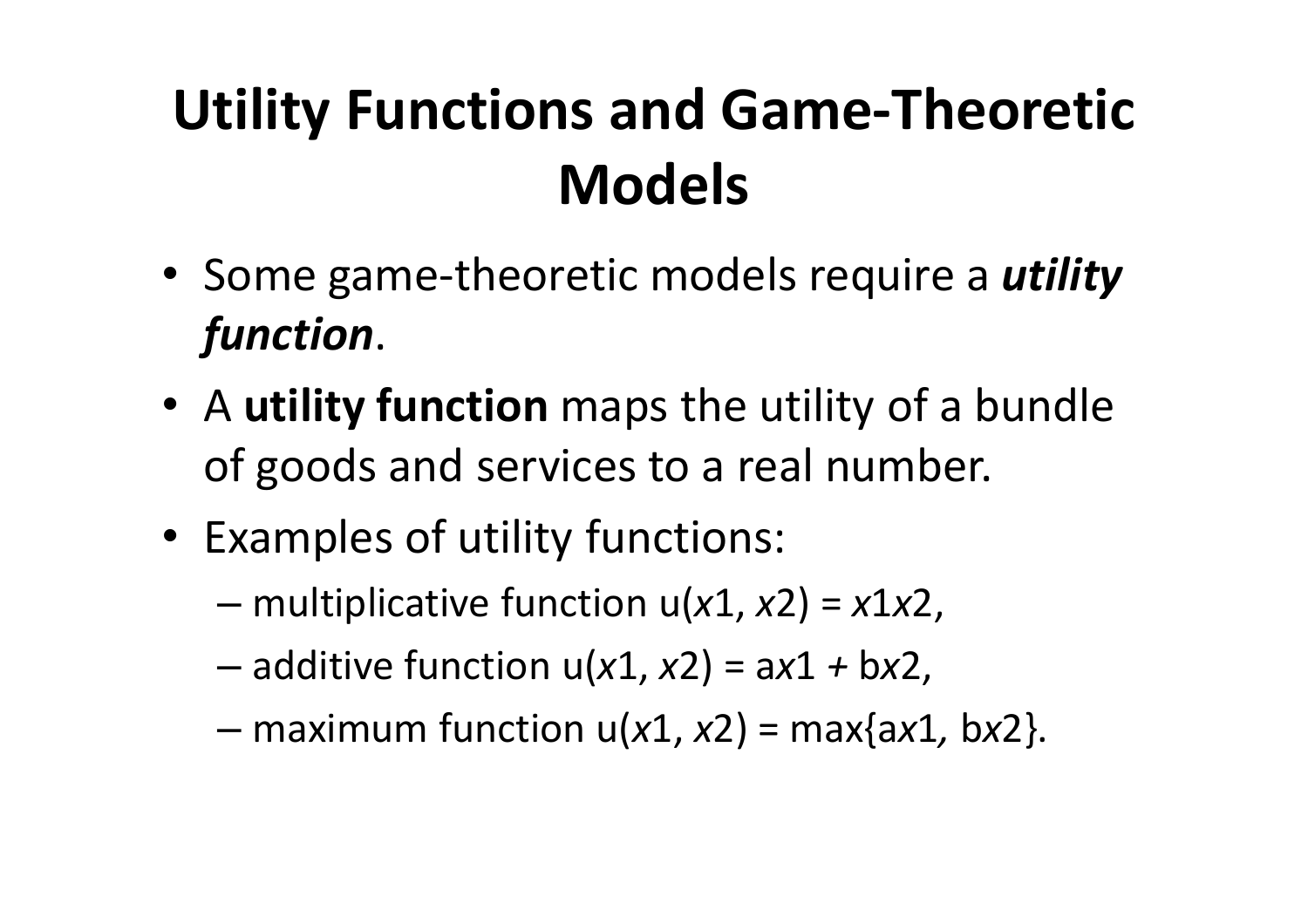# Utility Theory and Payoffs

- In the real world, properly constructing the payoff matrix is a critical, and often difficult, step.
- This difficulty arises from the fact that a person's utility is rarely defined by any onedimensional measure, such as a price, quantity, or size, of a cash payment.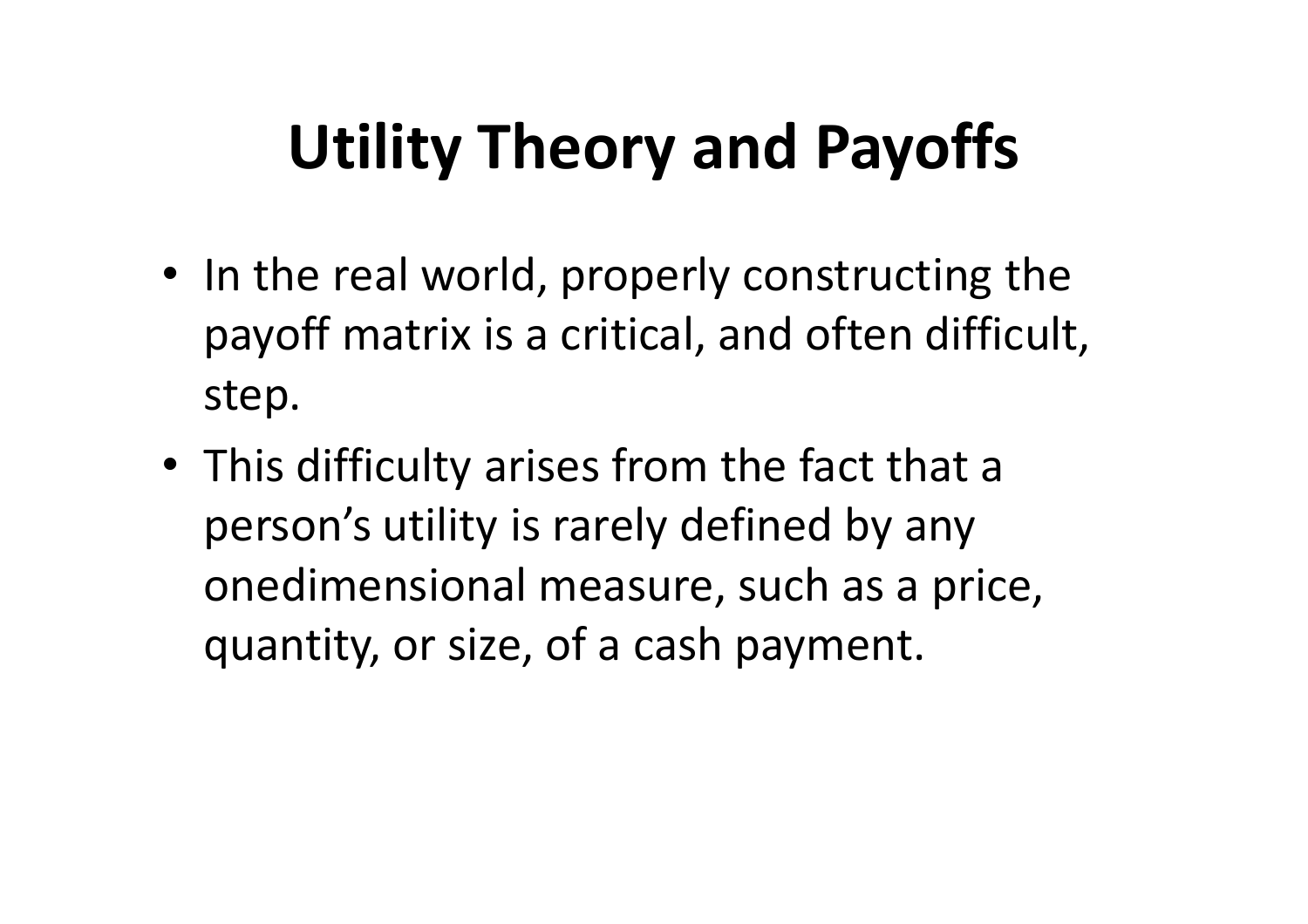### Game-Theoretic Models and Illustration

- Game theory models describe strategic interaction among many players (rational decisions, max. utility).
- Sequential interaction refers to each player taking action in a sequence of turns
	- and the state of the - player aware of
		- the actions taken in previous turns,
		- current action(s) will affect future actions.
- Simultaneous interactions occur when players take actions concurrently, in ignorance of the others' current actions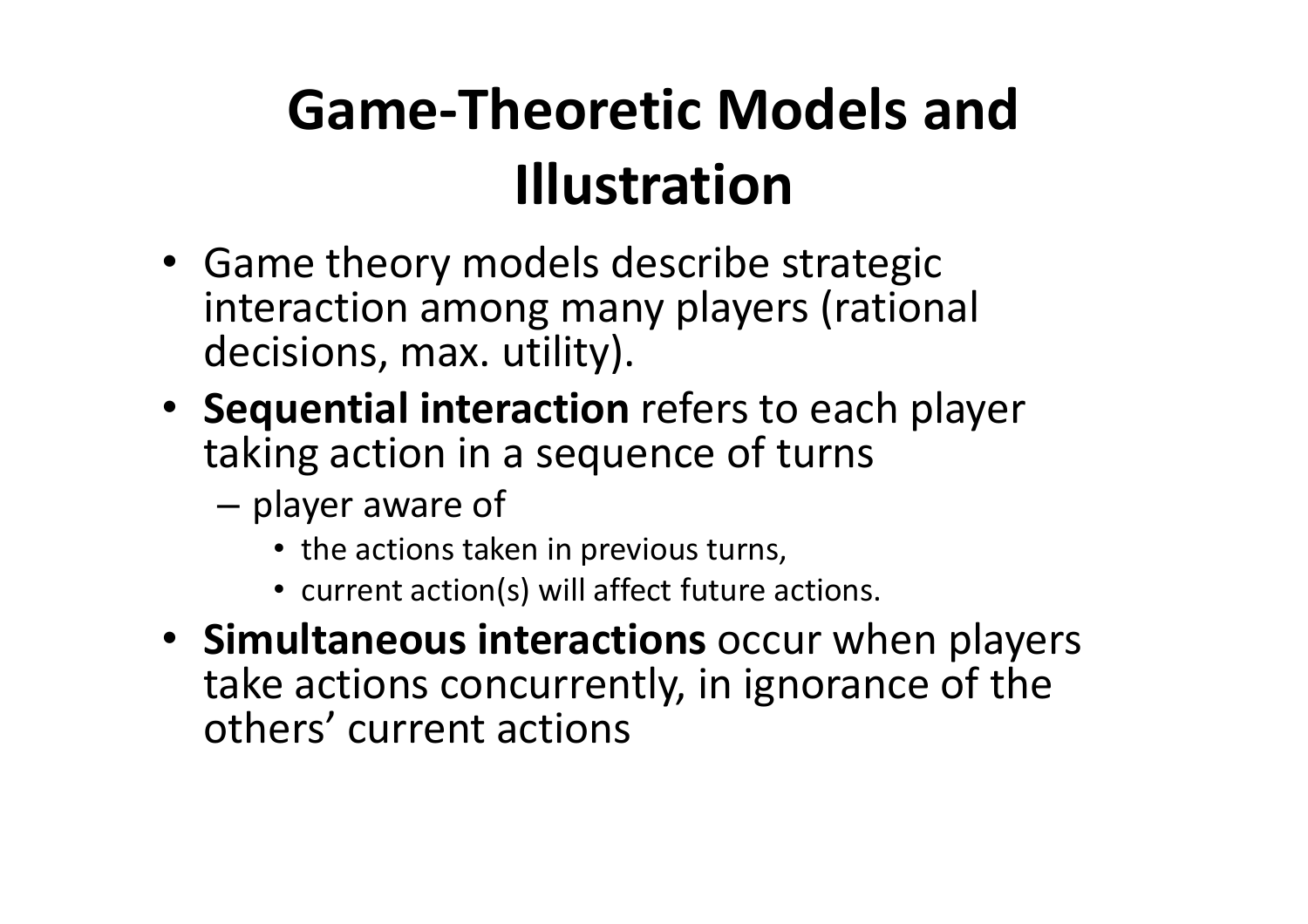#### The Payoff Matrix and Tree Diagram

- To analyze sequential-move and simultaneous-move games, we the **payoff matrix** and the **tree diagram** can be used.
- The payoff matrix illustration in game theory is also called the "normal form" of the game.
- A tree diagram is tool for illustrating and analyzing games, in which players act sequentially.
- "backward induction" look ahead and reason back (players observe the other players' future moves and use them in assessing their best current move).
- Tree diagrams, generally used for sequential or the nonsimultaneous games, are also called "decision trees," or the extensive form of the game.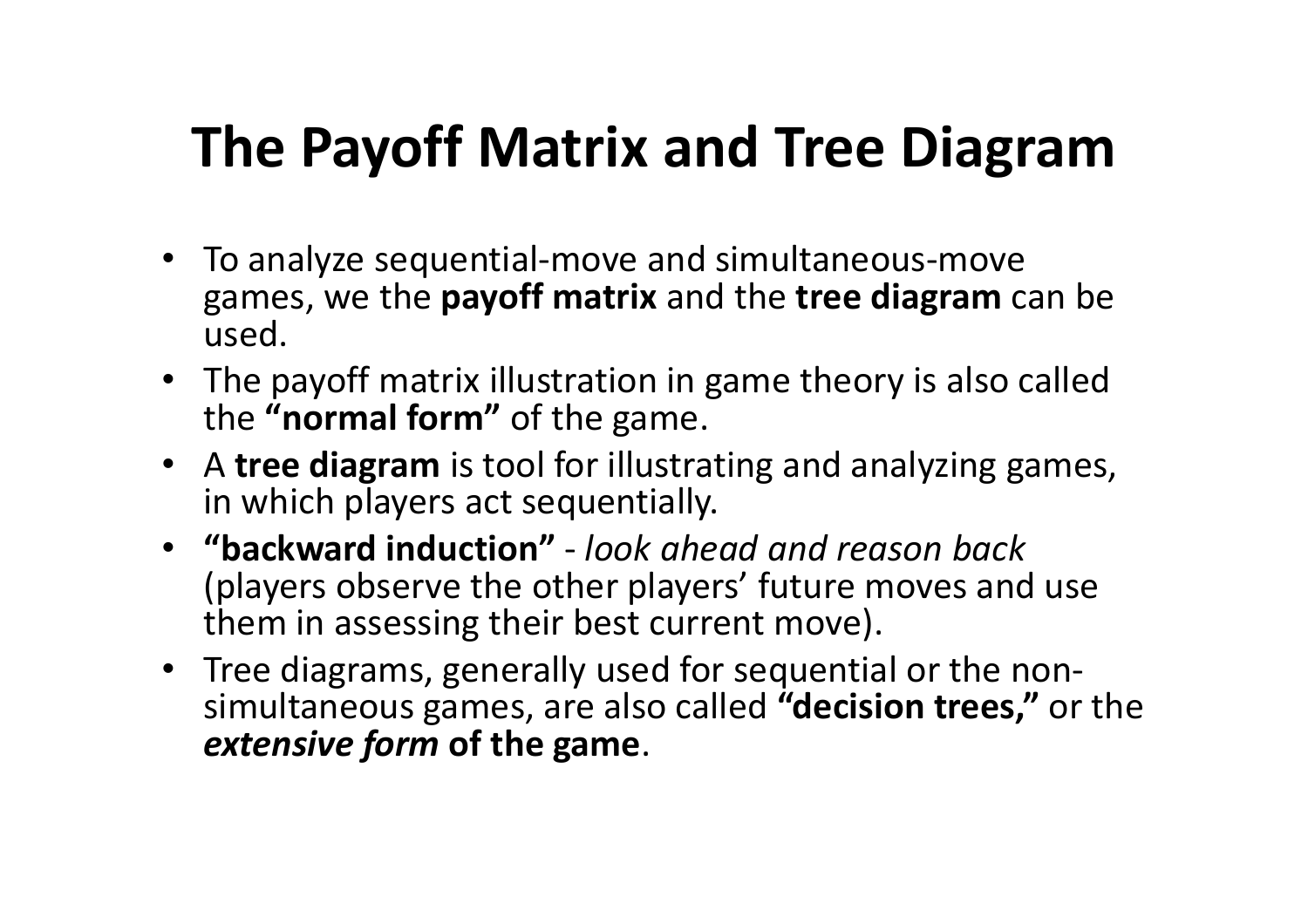## Strategic Thinking and Simultaneousand Sequential-Move Games

- In sequential-move games, the current course of action taken by the player is based on ones expectation of what the other players' future strategy and action will be.
- In contrast, simultaneous-move game interaction can be more difficult for players. This is because players must guess what the other player is anticipating at the moment, and respond accordingly, as well as anticipate how these actions affect future outcomes of the game.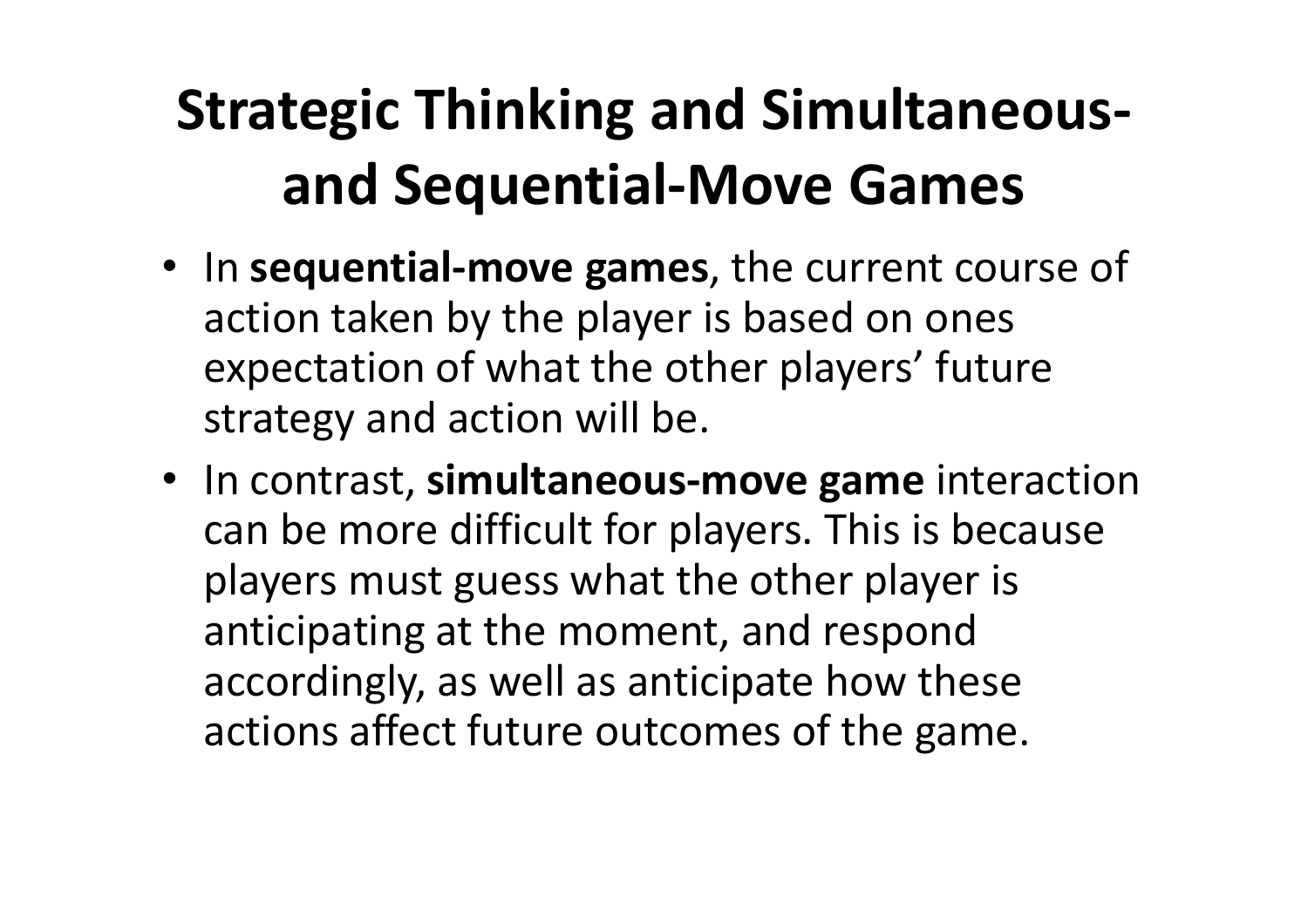### Rules of the Game

The nature of a game theoretical model is determined by the rules. The key rules of any game:

- Players. How many players do we have in a game? Are their interests matching or conflicting?
- Information. What information does each player possess? Do they have complete, symmetric, or perfect information regarding each other's actions and payoffs? What are the moving sequences of players?
- Actions or Strategies. What actions or strategies are the players allowed to have? What are the specifics of interaction between players? Are they allowed to communicate?
- Payoffs. What are the possible outcomes for each player? What is the utility or expected utility for each player at the end of the game for every action they are allowed to have?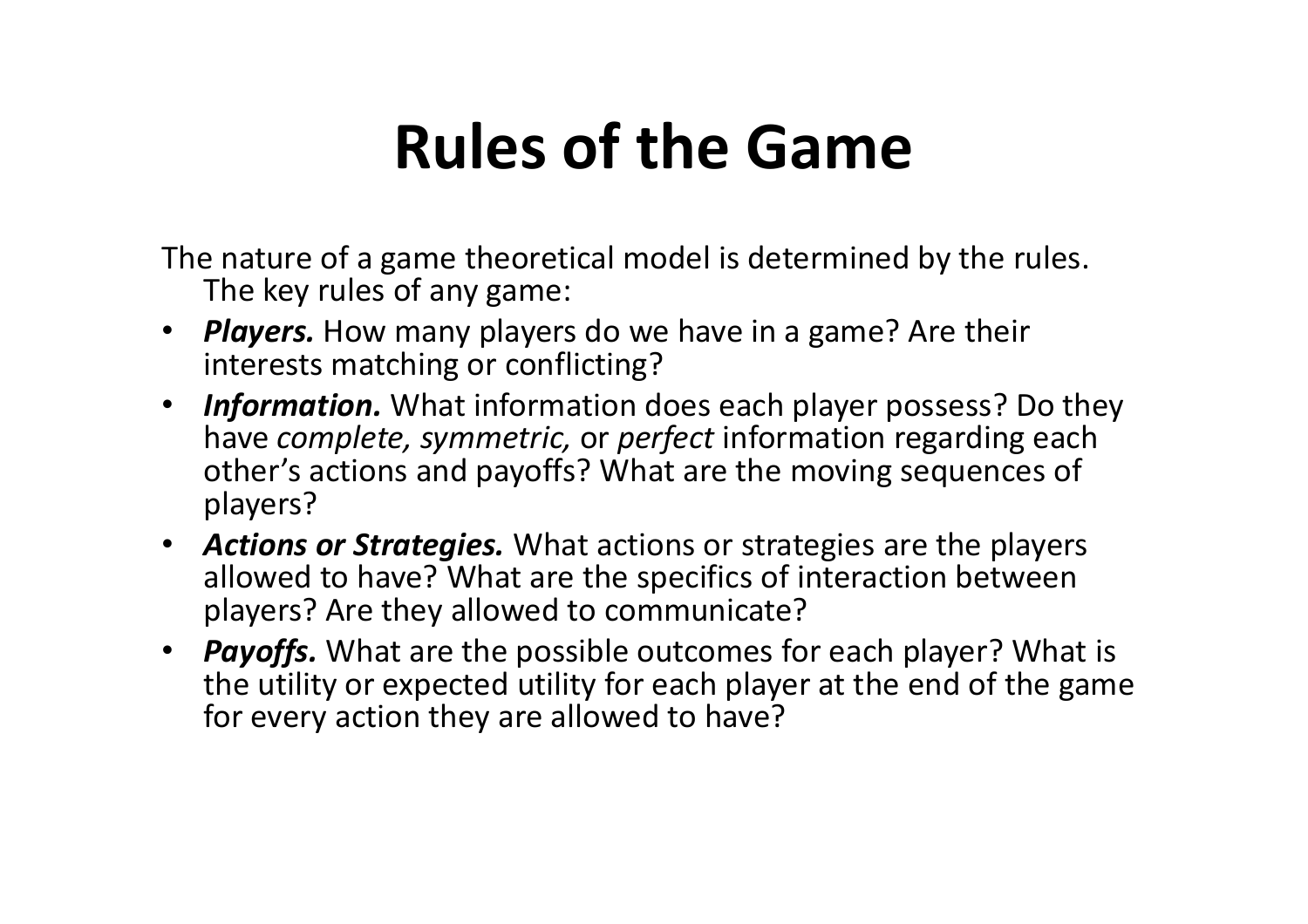#### • Players

- Players are rational economic agents, make decisions with a well-defined set of actions and strategies.
- Their goals are to maximize their utility or expected utility.

#### • Information

- Information is the knowledge each player has about<br>the same the game.
- Important implicit assumption of game theory is that the structure of the game is common knowledge.
- We have three main categories for the information structure of a game :
	- Perfect vs. imperfect information,
	- Complete vs. incomplete information,
	- Symmetric vs. asymmetric information.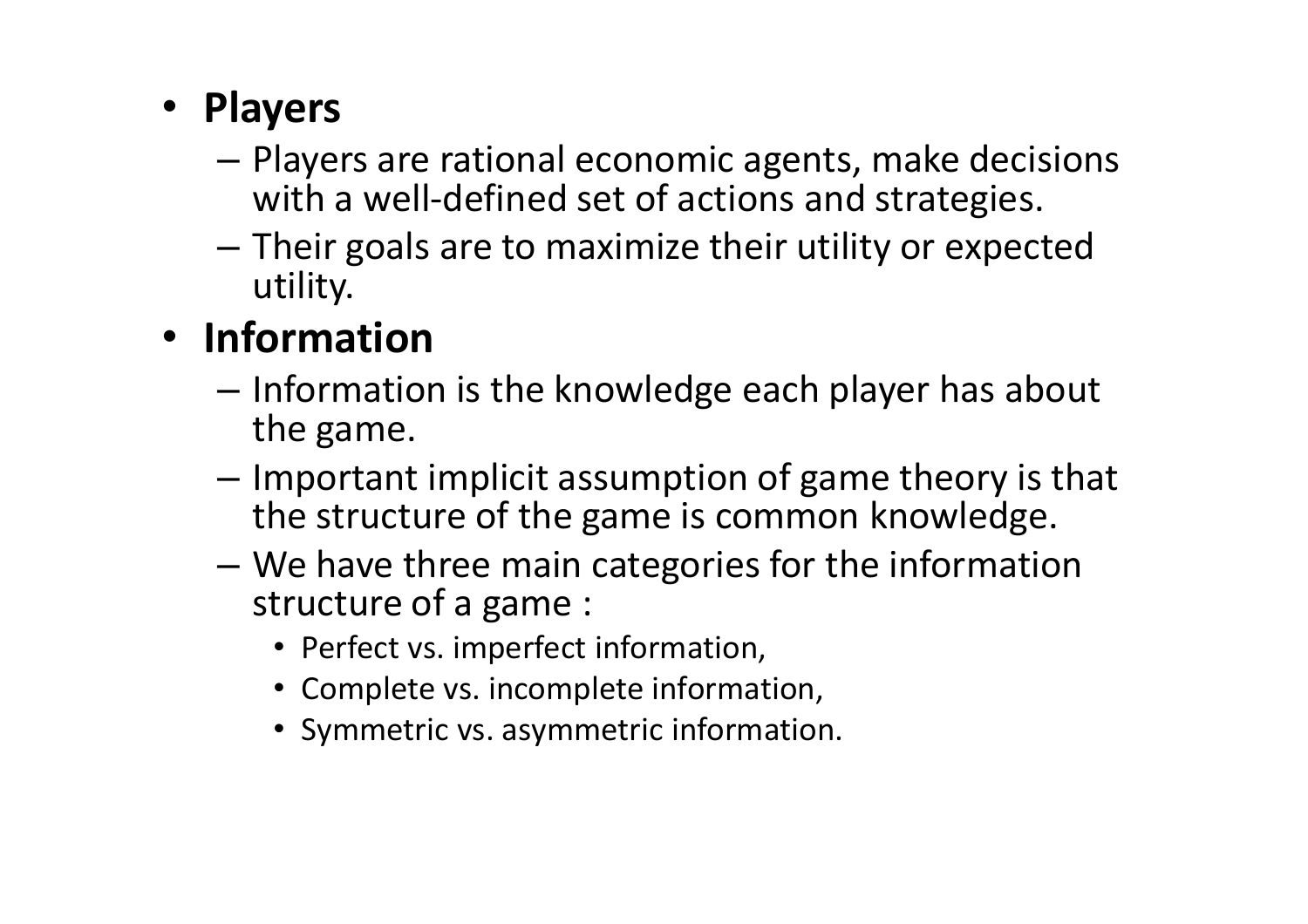- Perfect vs. Imperfect Information
	- Darfact information maans that n - Perfect information means that no moves are simultaneous, and each player knows the sequence of moves and where players move.
	- All simultaneous-move games are games of imperfect information.
	- An incomplete or asymmetric information game is also a game of imperfect information.

#### • Complete vs. Incomplete Information

- $-$  In a game of incomplete information  $\pm$  $-$  In a game of incomplete information, there are some uncertainties about
	- the actions of players,
	- the moving sequence of the game,
	- the payoffs.
- A game of incomplete information might include probabilities at some of the nodes in the game.
- A game of incomplete information is also a game of imperfect<br>information information.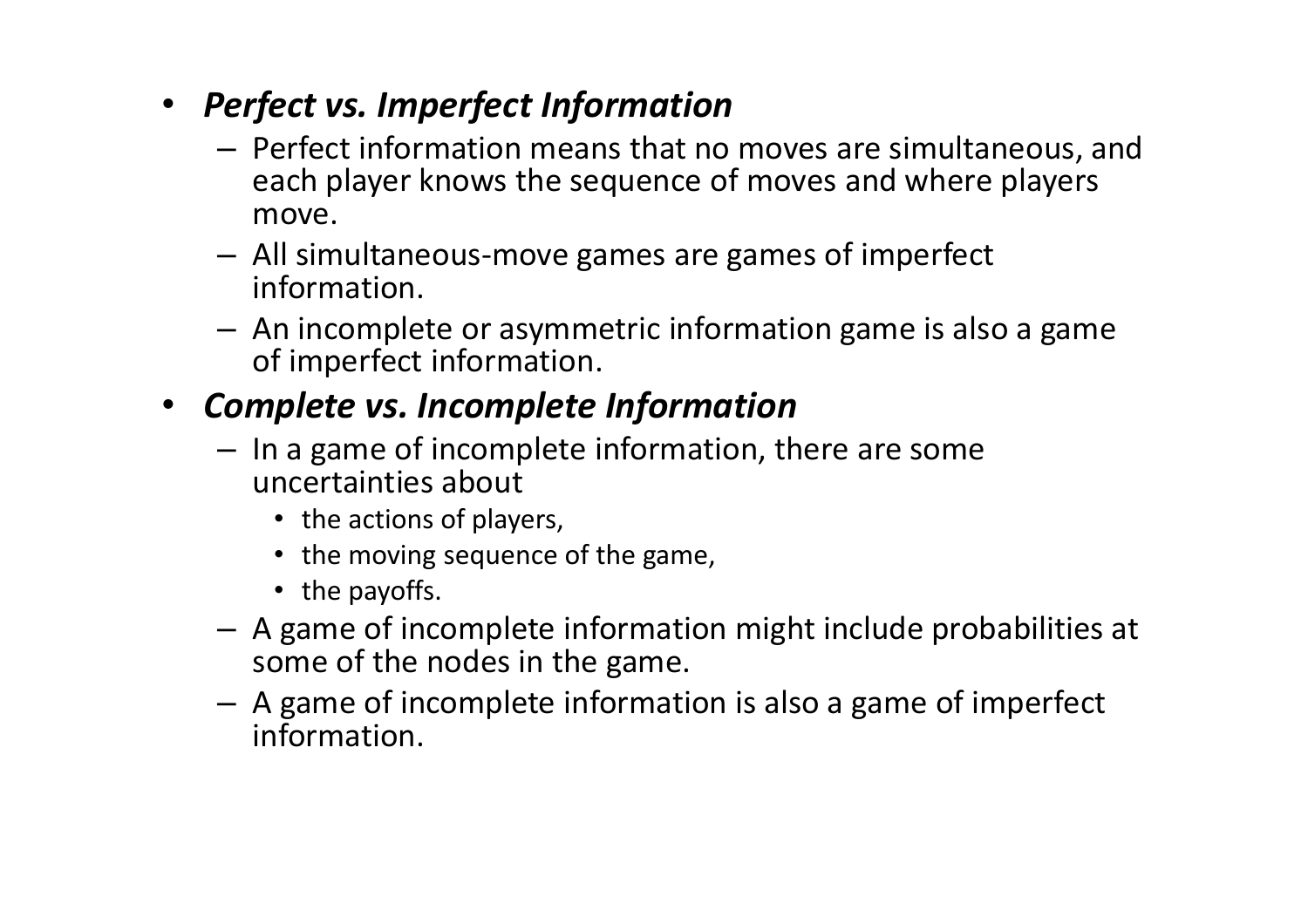- Symmetric vs. Asymmetric Information
	- $-$  In a game of symmetric information, pla - In a game of symmetric information, players have the same elements in their information sets.
	- Otherwise, a game is called a "game of asymmetric<br>information" information."
	- In asymmetric information games, players have different information regarding each other's moves or payoffs.

#### • Set of Actions and Strategies

- Player has an action set that includes their possible moves or strategies.
- Players determine their strategies based on the information available

#### •Payoffs

- Payoffs are what players receive at the end of the game.
- The nature of games is that the payoffs differ depending on the sations of the ulaware actions of the players.
- $-$  Possible payoffs are visualized in a payoff matrix.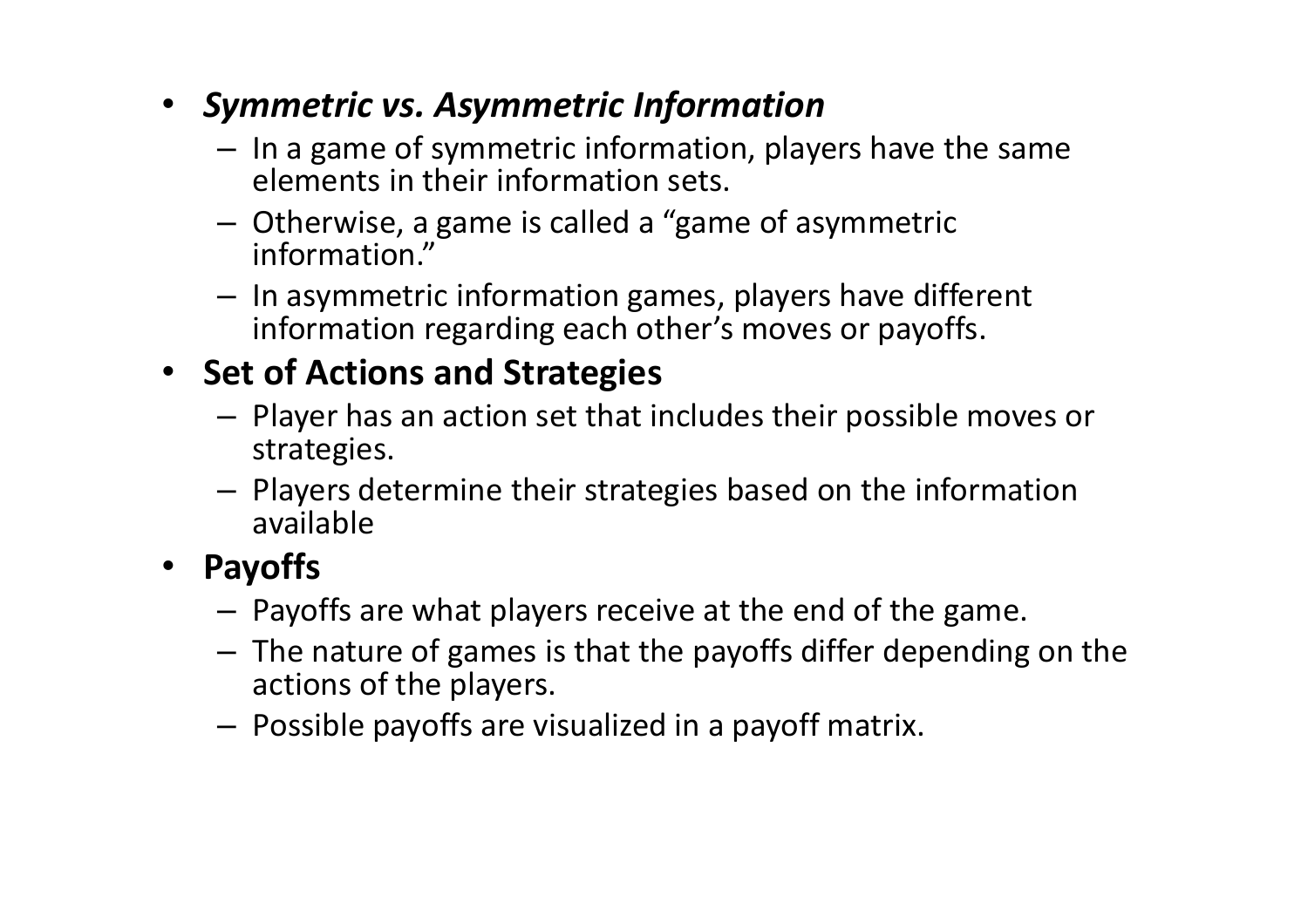# Strategy and Equilibrium

- A "strategy" is an order of moves determined in advance of some events by an individual player.
- Dominant and Dominated Strategies
	- If any player follows a *dominant strategy*, the player will get the best possible payoff regardless of what the other player(s) will do.
	- A dominant strategy is the *optimal* strategy for a player no matter what the other player(s) does (do).
- $\bullet$  Dominated Strategies
	- A dominated strategy is a strategy that is worse than another strategy available for the player.
- $\bullet$ • Rational players be expected to play their dominant strategies (if they have any) and avoid their dominated strategies.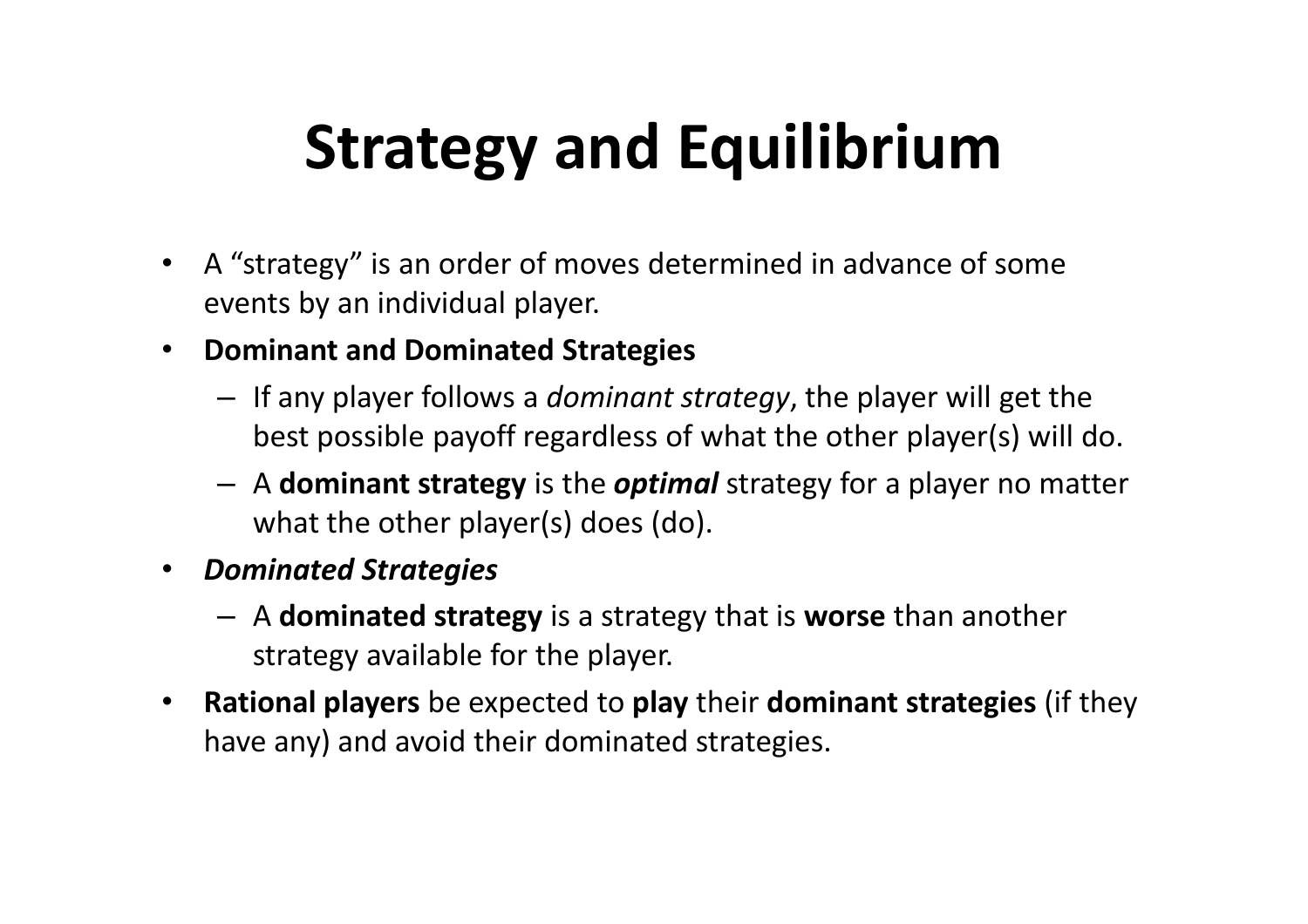#### • Equilibrium

- An *equilibrium* in game theory is defined as a **stable outcome**, based on the payoffs received by players at the end of the game on the payoffs received by players at the end of the game.
- an equilibrium point players have no incentive to deviate from that point.
- $-$  equilibrium point in a game = the solution of the game.

#### • Dominant Strategy Equilibrium

- In parlor games, there is no strategy that is dominant.
- Players either
	- have dominant strategies,
	- learn their best strategies over time and begin to play them repeatedly.
- every player in a game has a dominant strategy.
- no player has a dominant strategy.
- If there is a **dominant strategy** for **each player**, then we have a dominant strategy equilibrium for that game.
- If there is a **dominant strategy for only one player**, we have a dominant strategy equilibria in a 2-player game.
- If it is an n-player game, we may or may not have a dominant strategy<br>conditations equilibrium.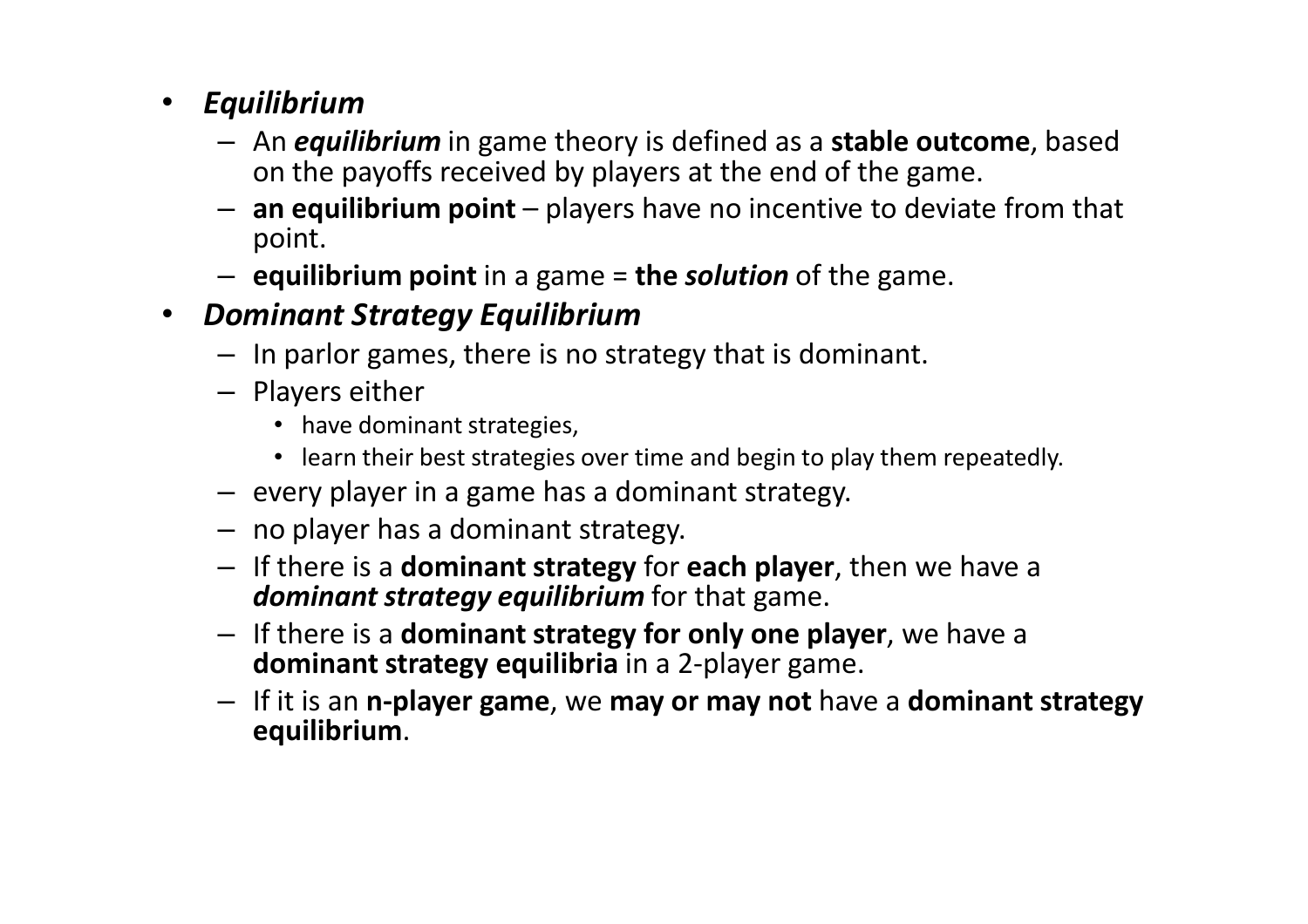- Nash Equilibrium
	- יונח זמח מח ביווי We do not have dominant strategy equilibria in all games.
	- –- In a two-player simultaneous-move game, we call a pair of strategies a Nash equilibrium, if player I's choice is optimal based on player II's choice, and player II's choice is optimal based on player I's choice.
	- –- If a game is a non-simultaneous (sequential) game, the first mover has the advantage and is able to dictate an equilibrium.
	- – Do Nash equilibria exist in every game? The answer is no.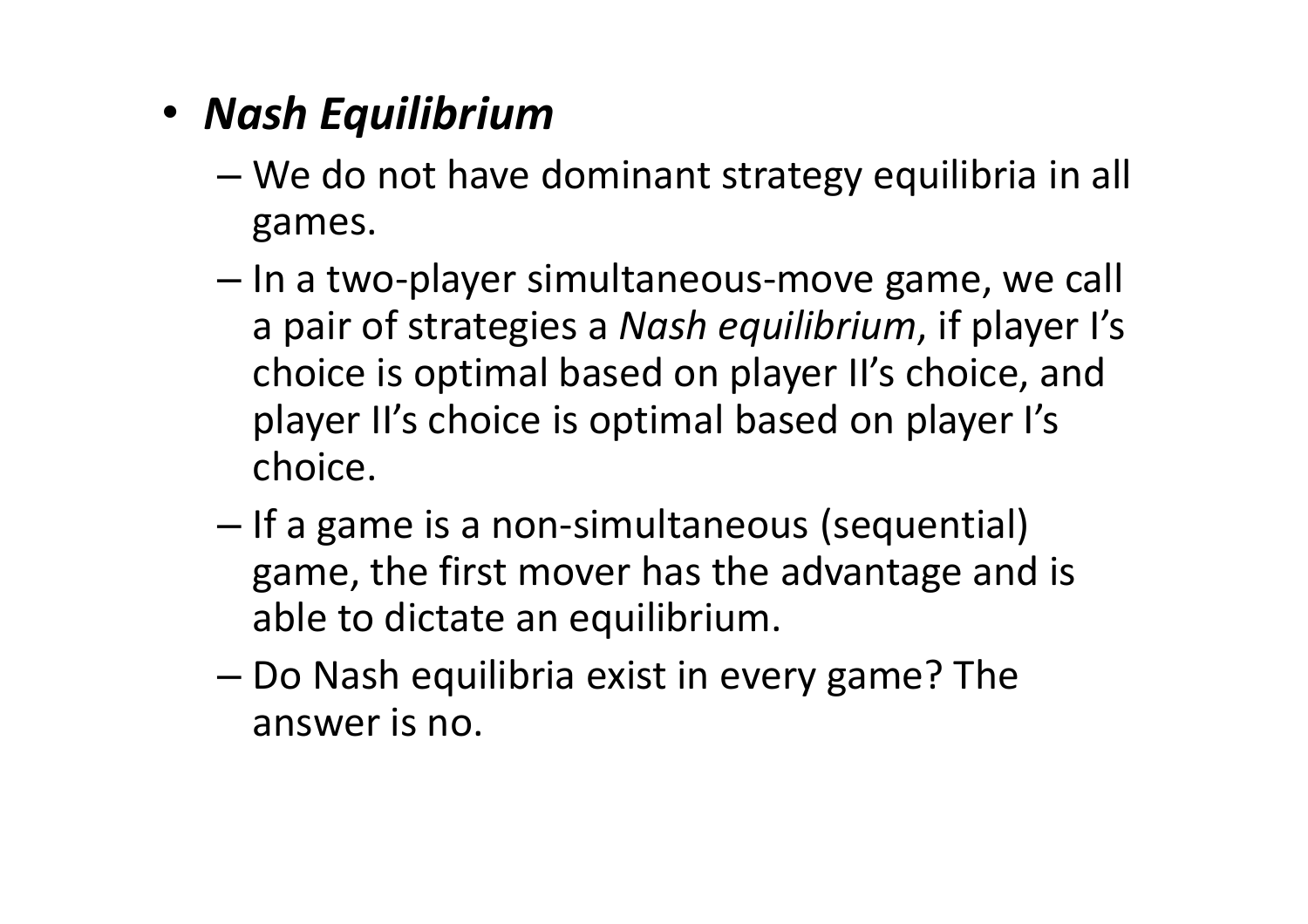#### • Note on Dominant Strategy Equilibrium and Nash Equilibrium

- –- The Nash equilibrium occurs in a broader spectrum of games.
- A game has a Nash equilibrium if there exists a set of strategies such that each player optimizes his utility given the other players' actions.
- –- A Nash equilibrium is quite stable, because no player has an incentive to deviate from his Nash strategies.
- Subgame Perfect Nash Equilibrium
	- АНИНИМ К ЈАНГЛЕН ВИНИМ ВИ ЈА - **Subgame** is a smaller portion of a game starting at a specific node of an entire game.
	- –We call an equilibrium a subgame perfect Nash<br>conditations if averusulares of the antire ram equilibrium, if every subgame of the entire game has a Nash equilibrium based on players' strategies.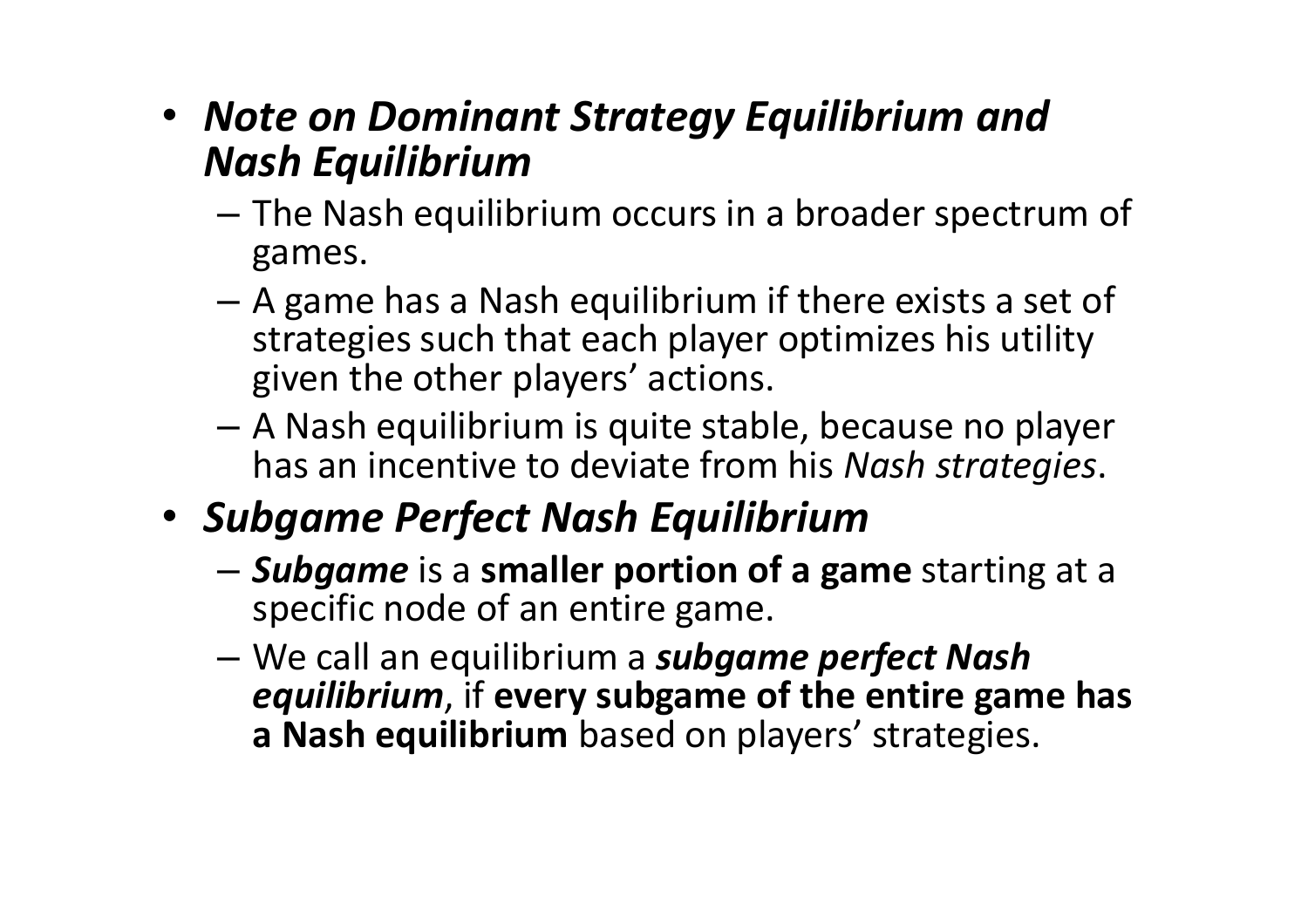- Mixed Strategies; Repeated Games
	- and the state of the - "pure strategies" - players making one choice and playing the game with that choice only.
	- **Links of the Company**  $-$  If games are played more than once, we call them repeated games.
	- –- If player change strategy after evry round, this is called a mixed strategy.
- Maximin Strategy
	- **Links of the Company**  The maximin strategy pertains to a two-person zero-sum game.
	- **Links of the Company** - If a player (player I) attempts to take action(s) to reduce the other player's (player II) payoff, player II will take the action(s) that will give him the maximum minimum payoff.
	- –- Most games are not *zero-sum games*, the maximin strategy is often not applicable.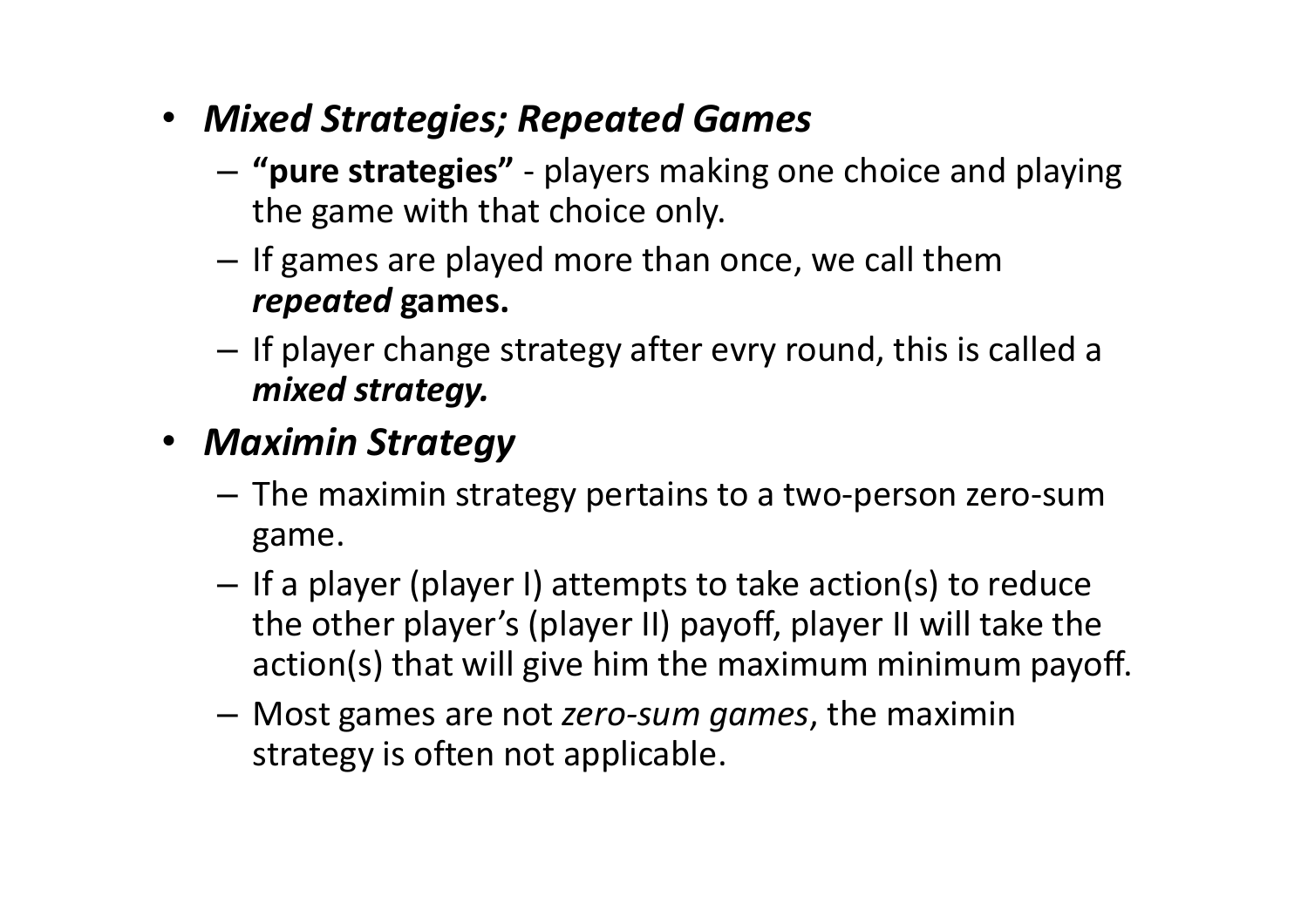- Sequential Games and Problem Solving
	- –- Rules and information are very important in game theory, as **changing** the r<mark>ules</mark> will often **change** the **outcome** of the game.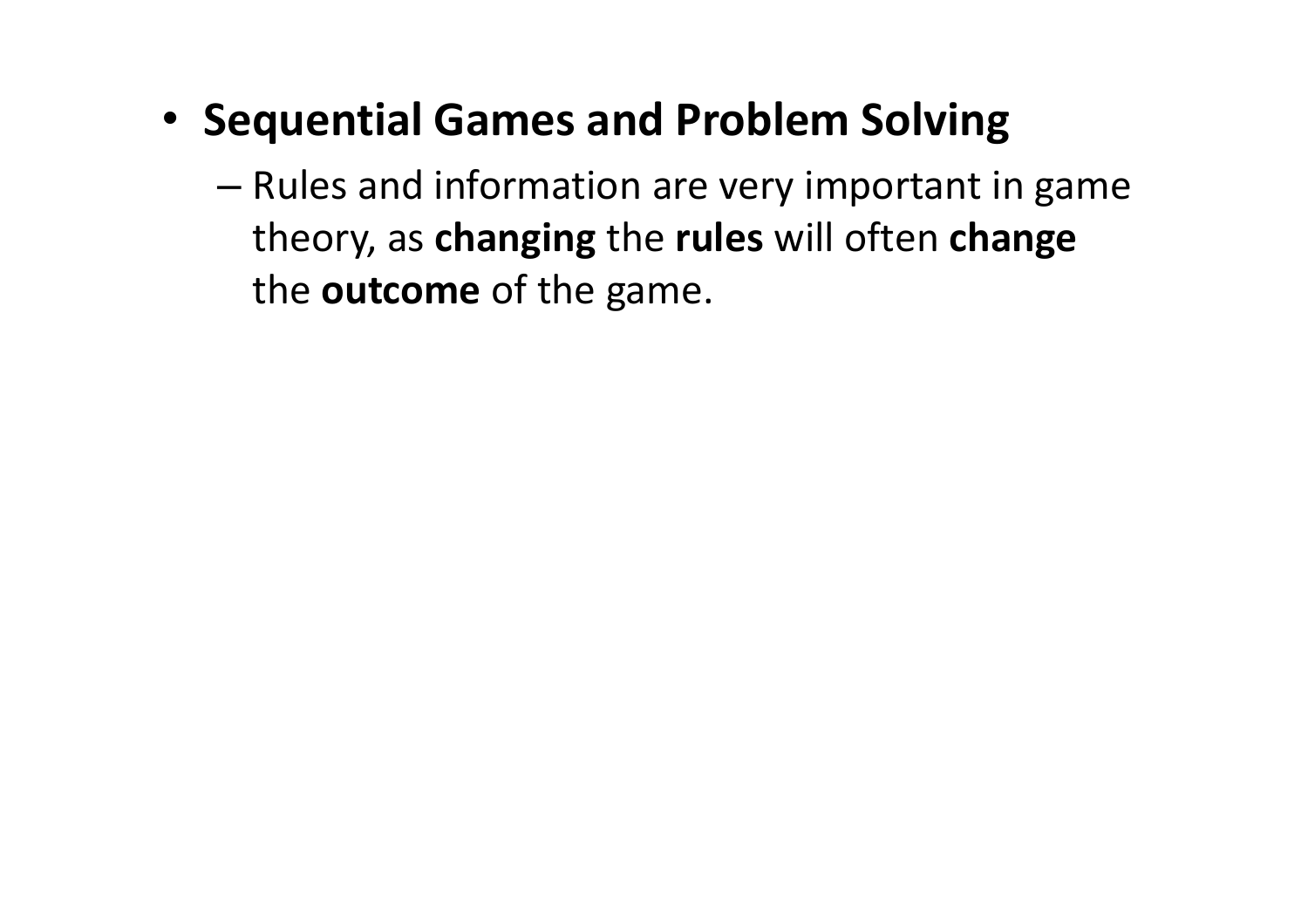# Complex Games and Games by **Categories**

- In real life, games are more complex.
- Simple games to illustrate game theoretic concepts were used.

#### •n-Person Games

- – We call games with more than two players, n-person games where n can be 3, 4 or more.
- In n-person games, *power* is the key element for the outcome of the game.
- We define power here as the ability to affect the outcome of a situation to one's favor.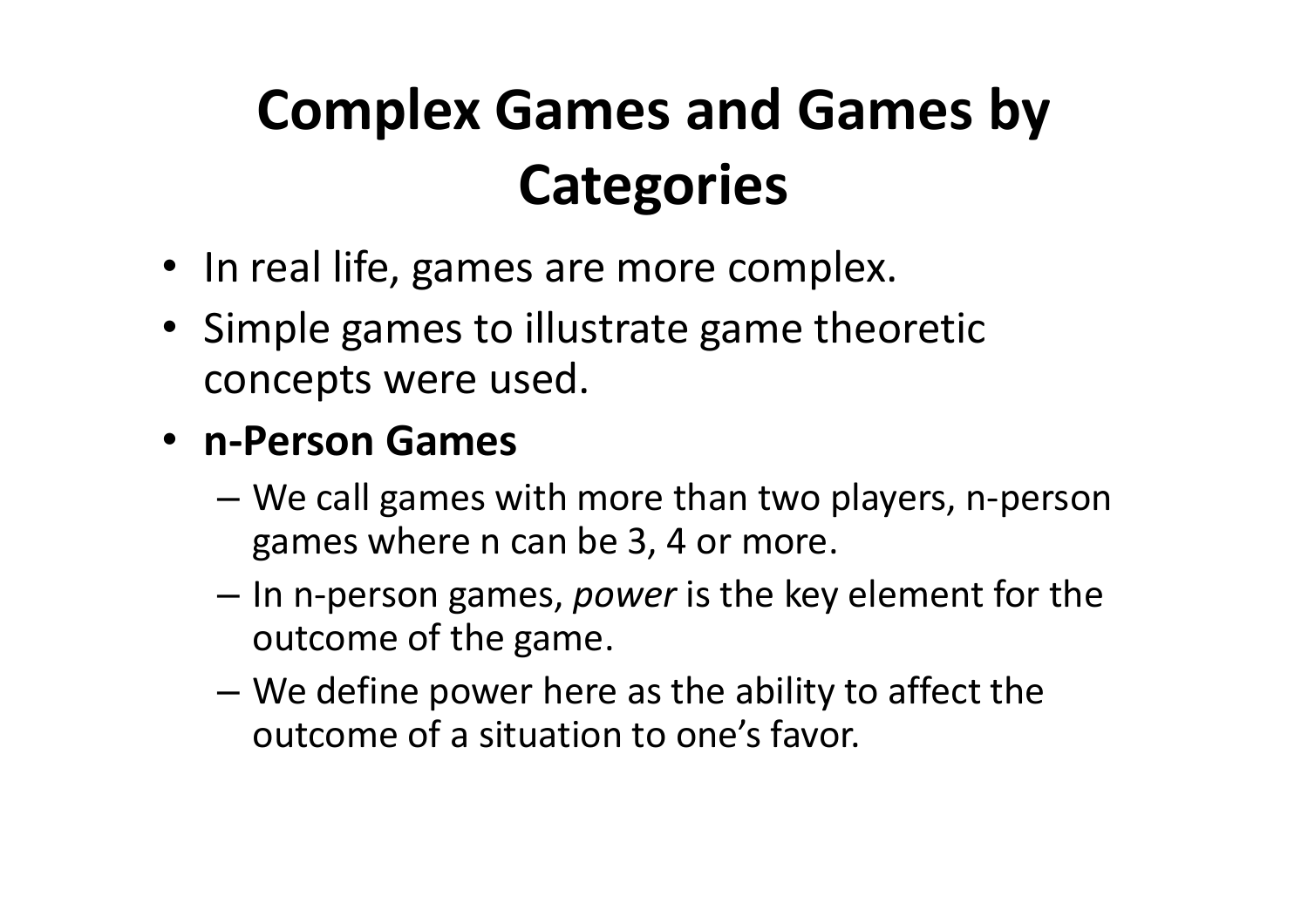# Different Categories of Games

- Zero-Sum Games vs. Non-Zero-Sum Games
	- and the state of the - In zero-sum games, one player's gain is another player's loss.
	- **Links of the Company** - In zero-sum games, the sum of the payoffs of all players should be zero.
	- **Links of the Company** - Zero-sum games are also called *constant-sum games*.
	- **Links of the Company** Most of the games are not zero-sum games.
	- –- In non-zero-sum games, all players could win or lose together.
	- **Links of the Company**  $-$  In zero-sum games, players have no common interests.
	- –- In non-zero-sum games, players have common and conflicting interests.
	- **Links of the Company**  $-$  In non-zero-sum games, players have win-win situations.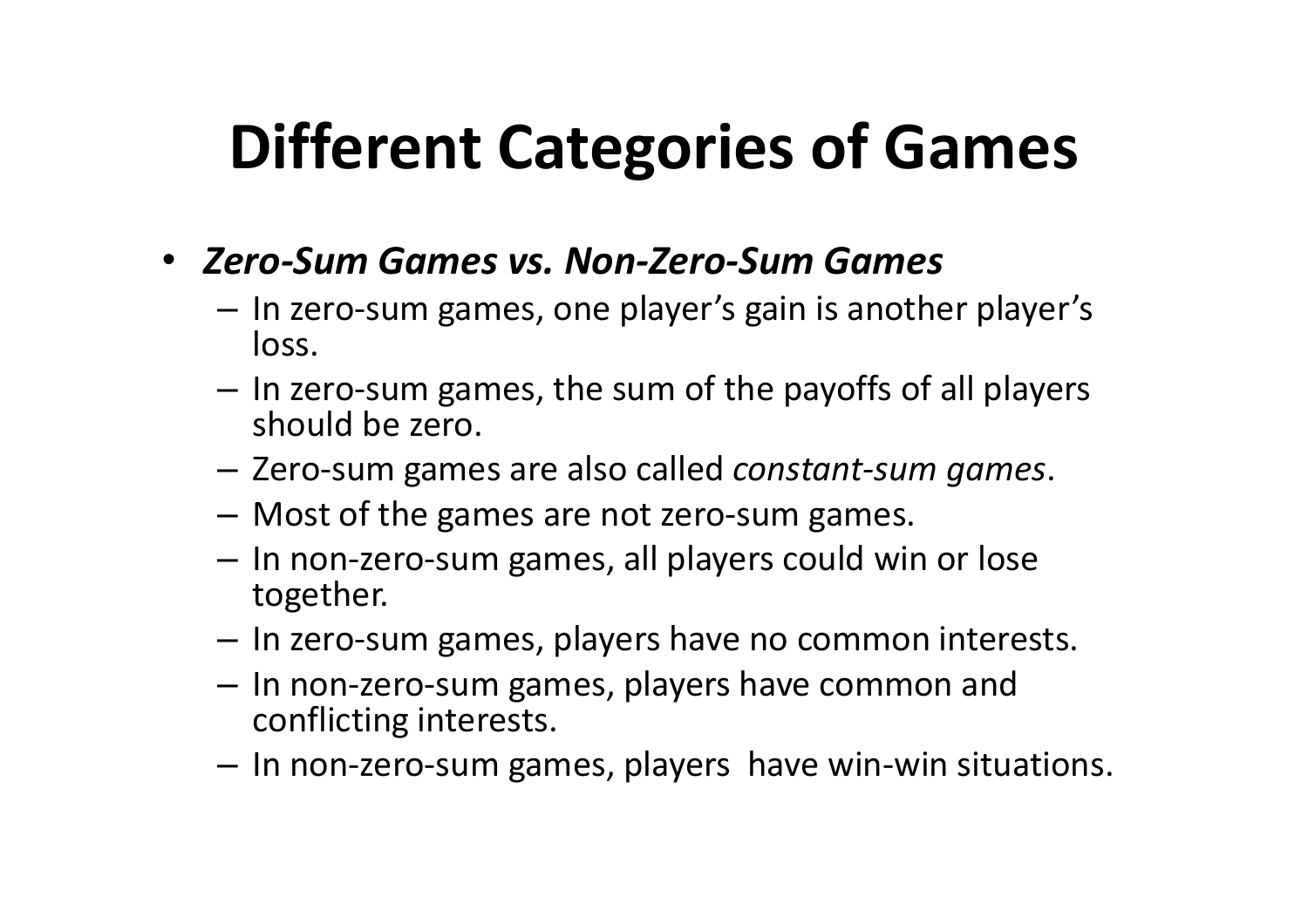#### • Static vs. Dynamic Games; Repeated Games

- –— In real life, most of the games are played more than once.
- – Dynamic games - play may unfold differently with a sequential game; that is where the players play the game more than once consecutively.
- – $-$  Repeated games are dynamic.
- –- In dynamic games, unlike static games, players observe other players' behaviors, modify their strategies accordingly, and develop reputations about their own behavior.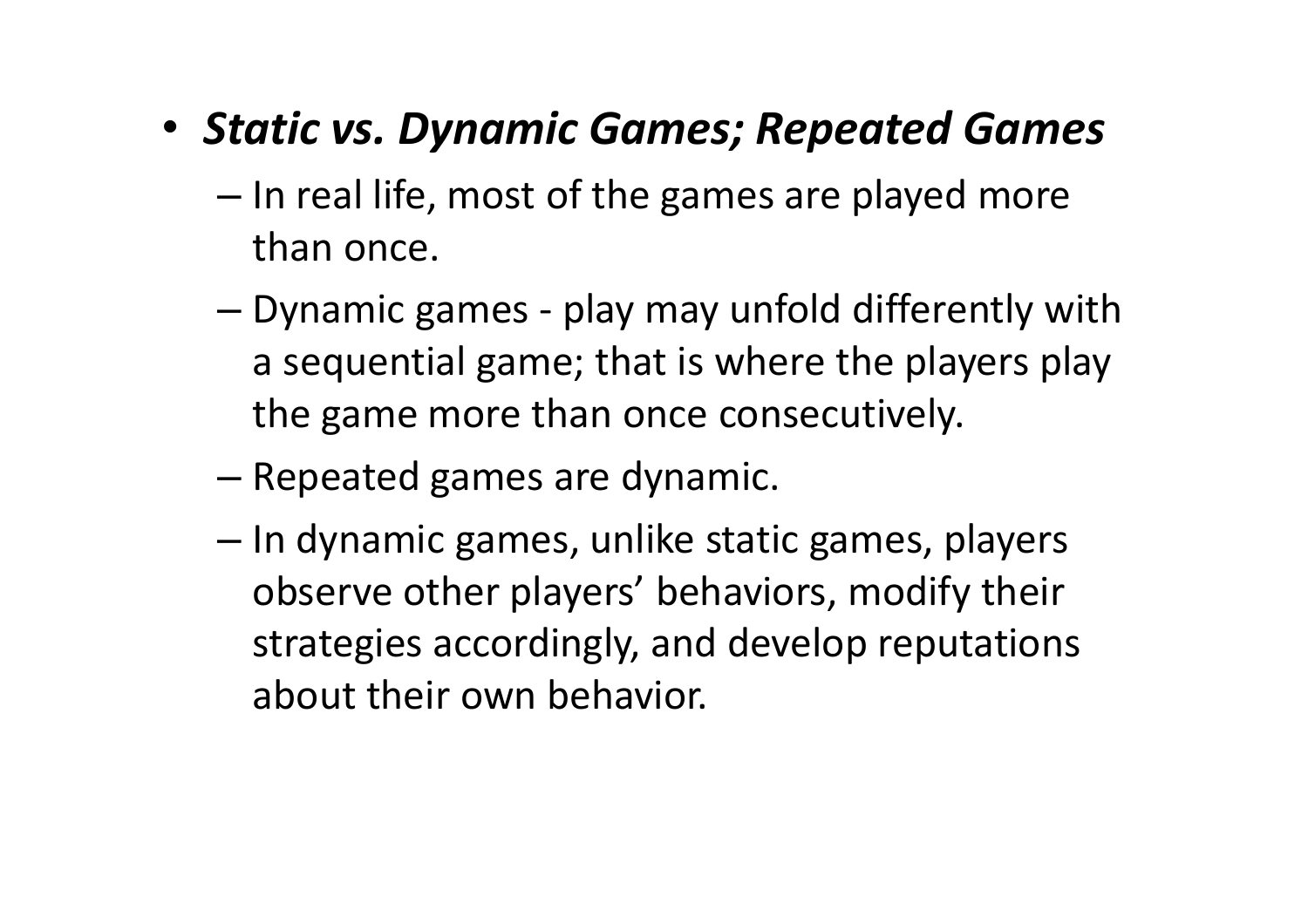#### • Cooperative vs. Non-Cooperative Games

- – A game can be cooperative or non-cooperative by nature.
- – A game in which players are allowed to cooperate with each other on a joint strategy is called a "cooperative game."
- –– In cooperative games, agreements, commitments and threats are binding and enforceable.
- –– A game in which players are not allowed to cooperate or negotiate on a contract is called a "non-cooperative game", commitments are not enforceable.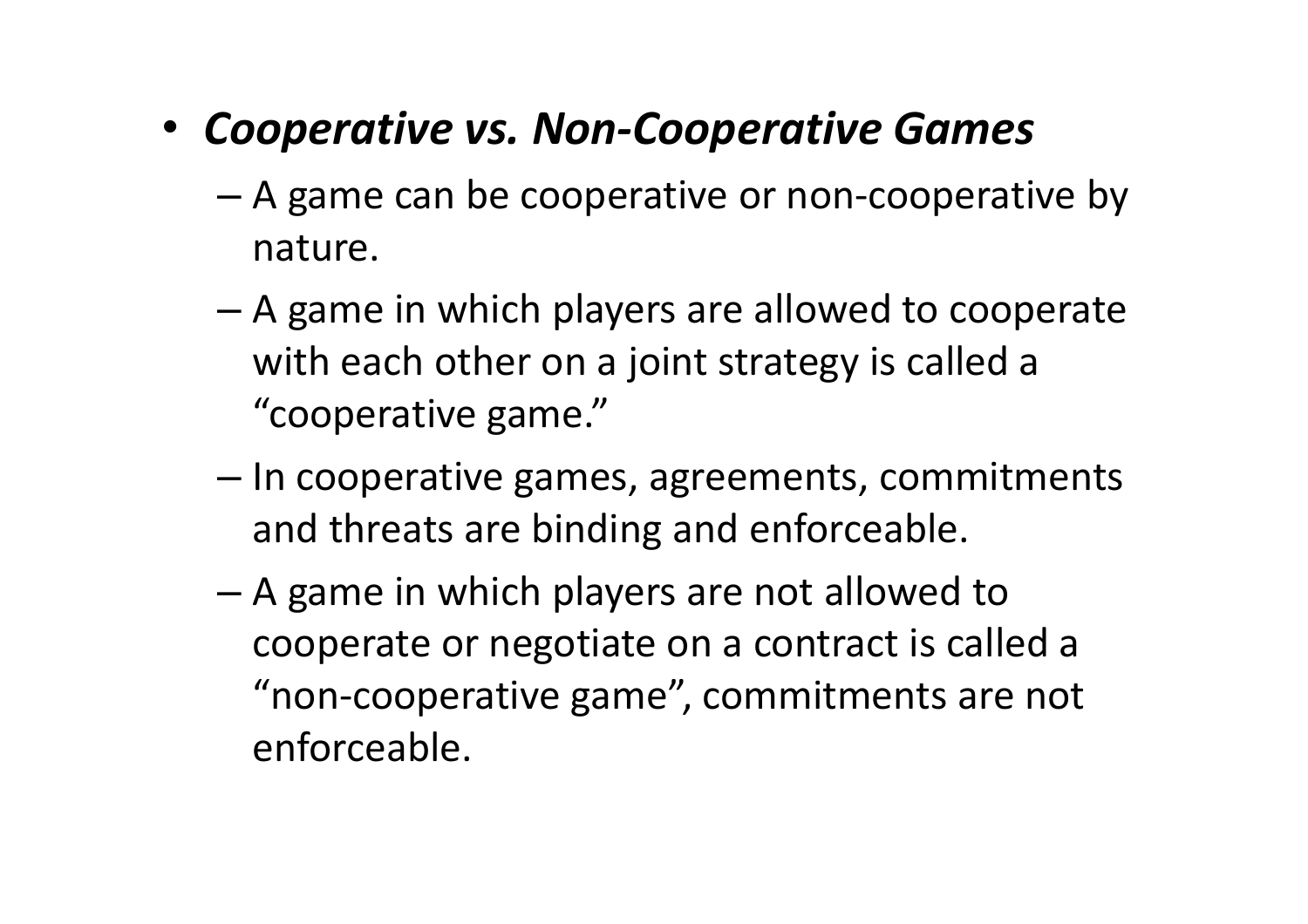# Other Key Game Theory Concepts

#### $\bullet$ Threats and Rewards (Promises)

- In game theory, players can achieve a strategic advantage through the response rule.
- A response rule sets one's action(s) as a response to another's action(s).
- The response rule can be defined in two ways: threats and rewards.
- Threats and promises are essentially the same; both are messages that players can send to each other to affect the other player in choosing a certain action.
- With a threat, failure to cooperate results in some type of negative payoff.
- With a reward or promise, cooperation results in some type of positive<br>may off payoff.
- Both threats and rewards can be defined as compellent or deterrent.
- A compellent threat is meant to induce action from another, while a deterrent threat is meant to prevent future action from another.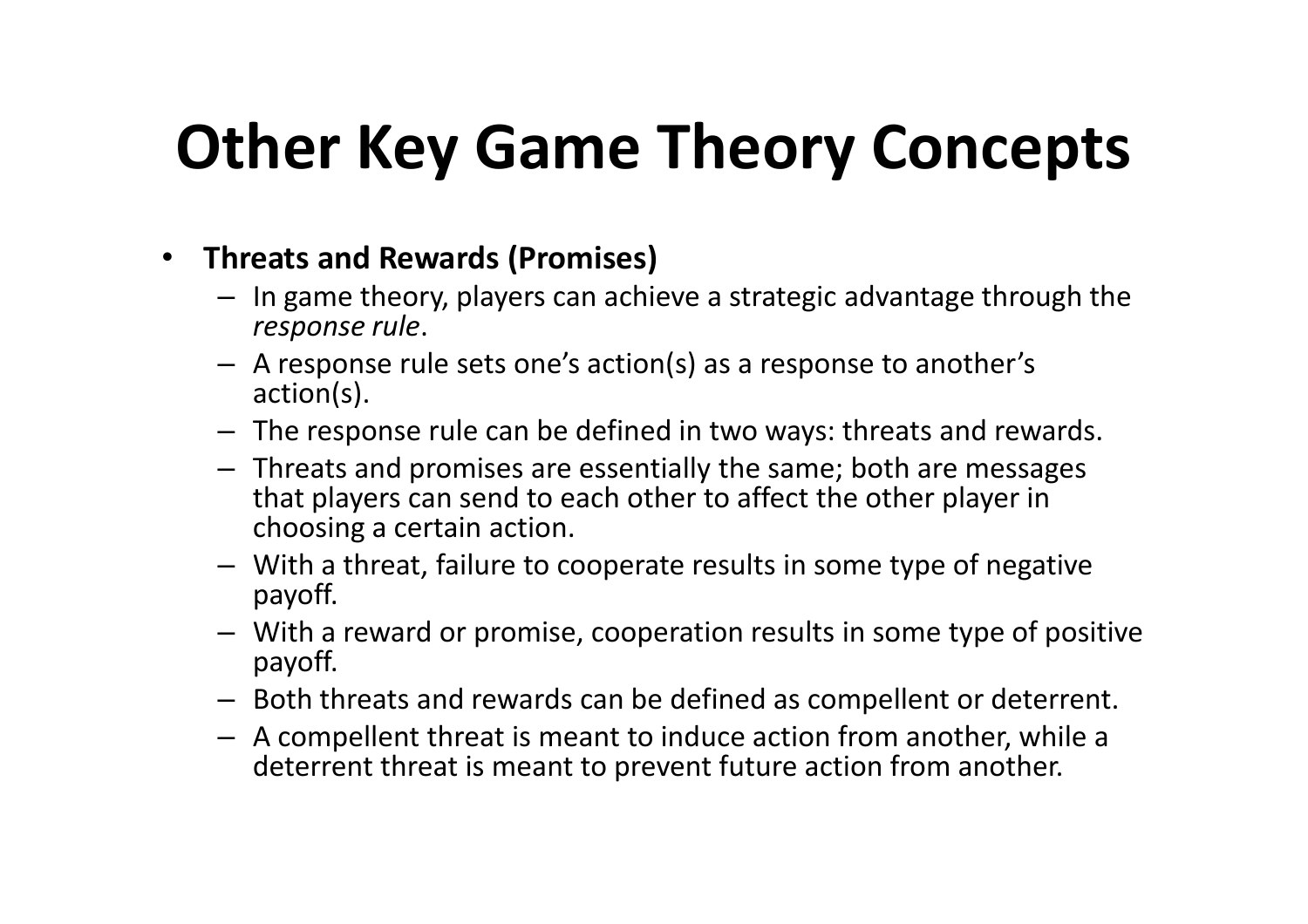#### • Credibility

–- The *credibility* - If the threat or promise looks fundamentally unrealistic, then the threat or promise is not credible.

#### • The Threat as a Strategy

- $-$  Threats and rewards are strategic moves.
- and the state of the - Threats and rewards must be credible to influence the behavior of others.
- Smart players often display a pattern of fulfilling threats and promises throughout the game.
- When a player needs to offer a reward, he should not promise more than necessary to influence behavior.
- –- Threats and promises of disproportionate scale can undermine the reputation of a player.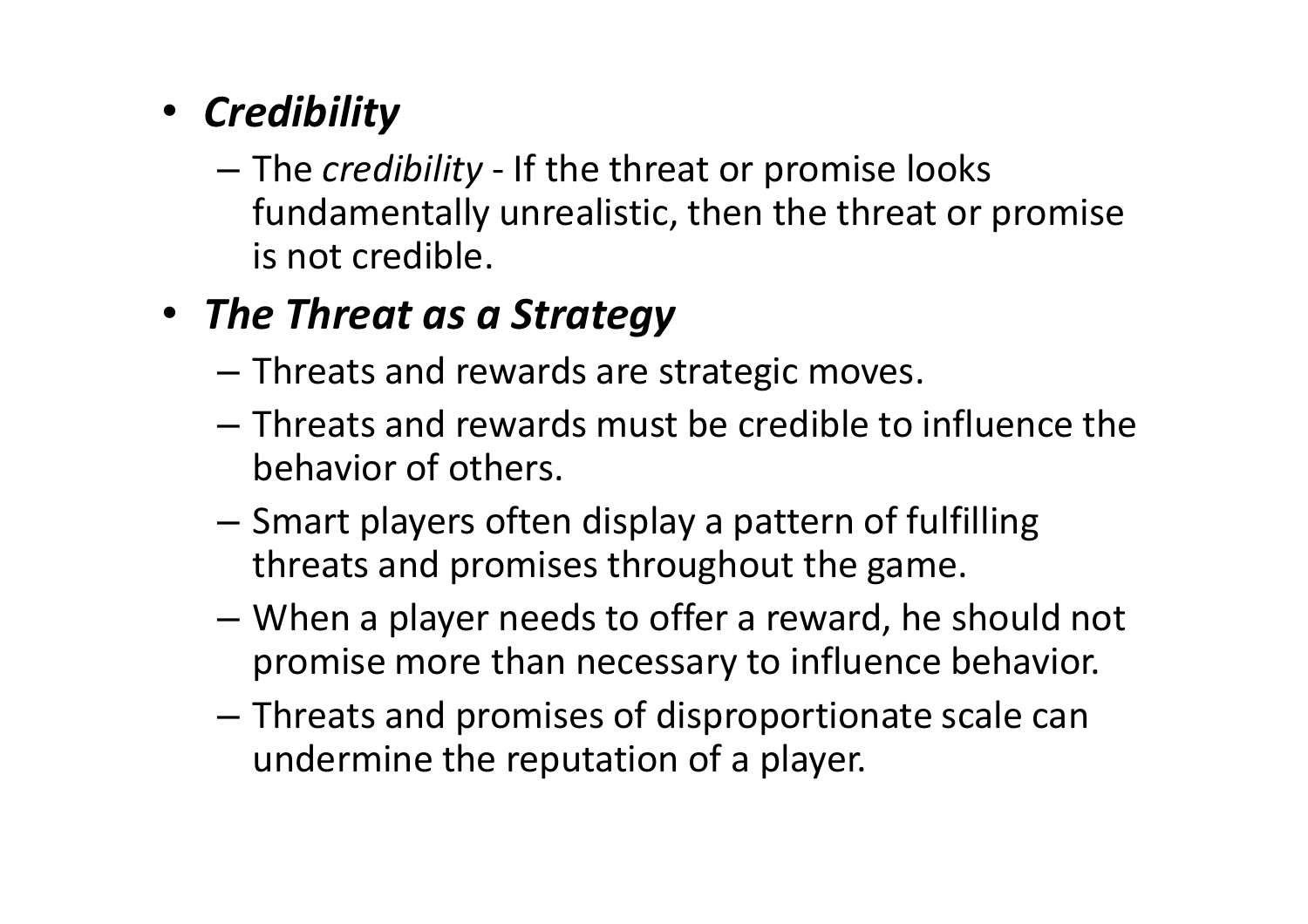- Games of Chance: Uncertainty and Risk
	- **Links of the Company** - In game theory, chance and uncertainty are very important concepts.
	- and the state of the - In games of chance nature determines if one player is a winner or loser, and how much he wins.
	- –Games of chance might be oneplayer games.
	- – Games of chance involve either risk or uncertainty, or both.
	- **Links of the Common** - Backgammon – games involve both chance and strategy.
	- –- Even in pure chance games, by randomizing a player can<br>develor a strategy develop a strategy.
	- **Links of the Common** Uncertainty is brought by nature and/or other players.
	- –- One-player games against nature are not the subject of this book.
	- **Links of the Common**  Goal is to analyze strategic behavior and strategy, interactive decision-making environments, which involve two or more players.